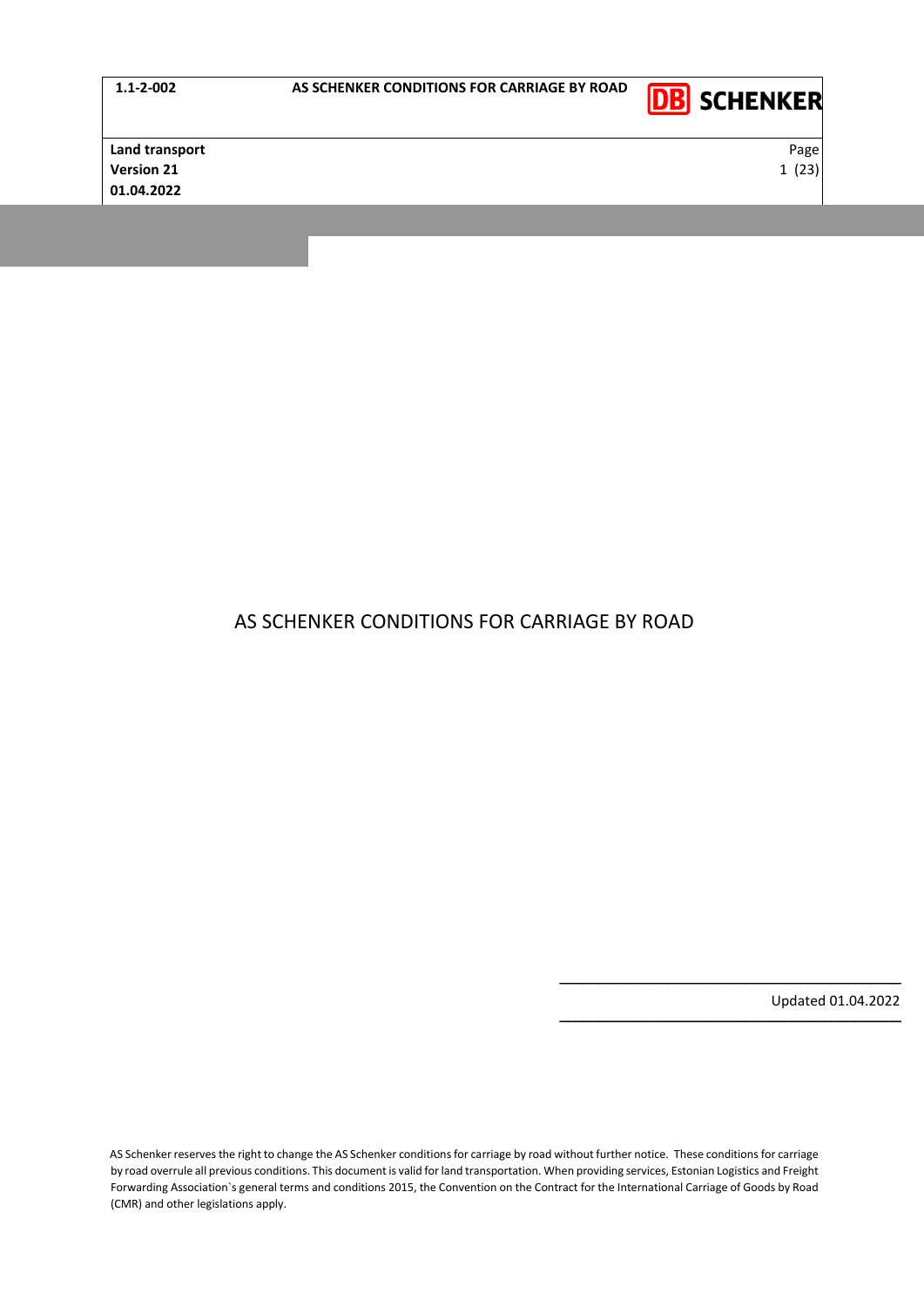

# **Table of Contents**

|    | 3. TRANSPORT CONTRACT AND ORDERING        |  |
|----|-------------------------------------------|--|
|    |                                           |  |
|    |                                           |  |
|    |                                           |  |
|    |                                           |  |
| 8. | ROAD TRANSPORT PRICE LIST AND PRICE OFFER |  |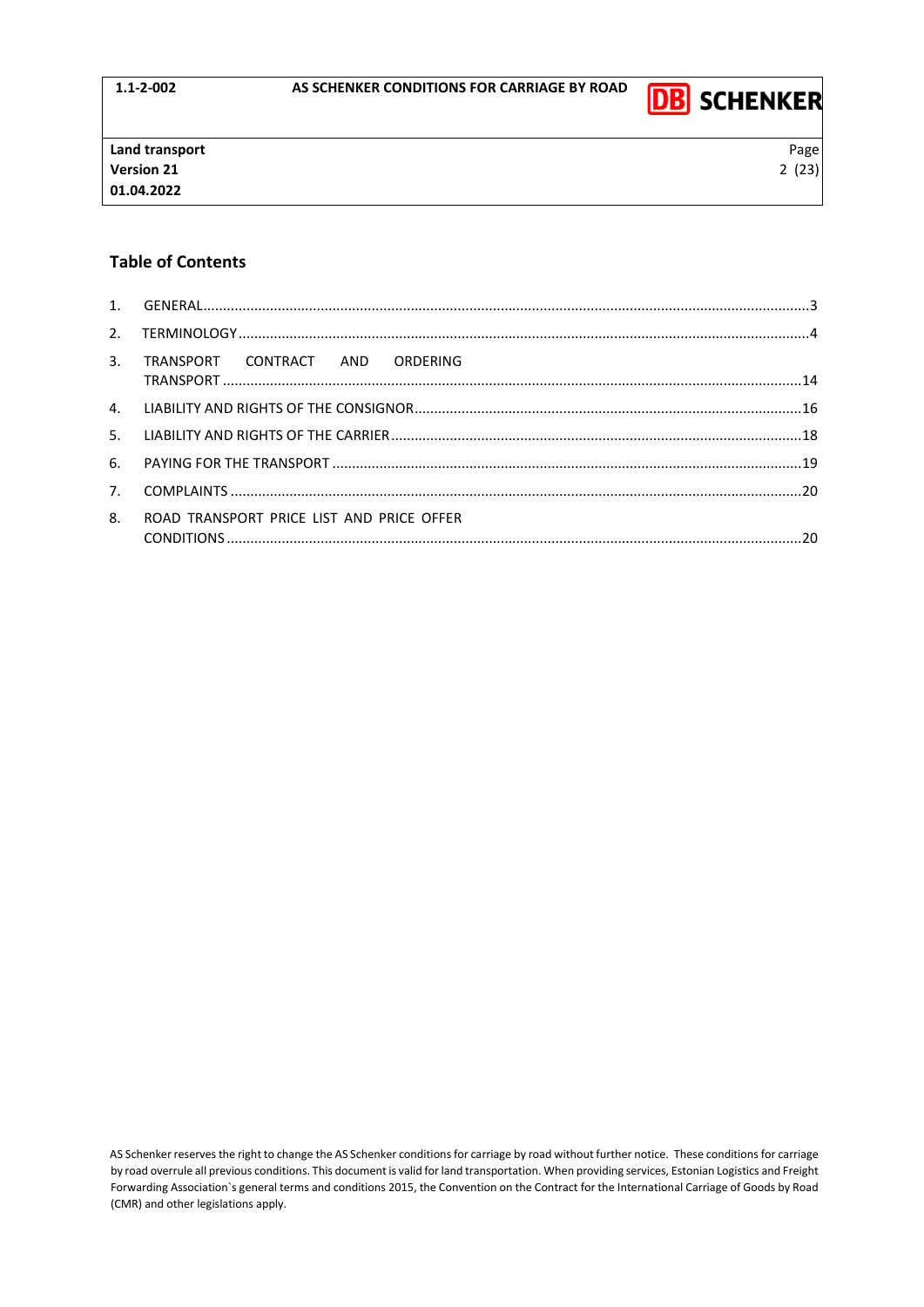

#### <span id="page-2-0"></span>**1. GENERAL**

The aim of these conditions of transport is to provide interpretations for the sections of law-governed processes, where different interpretations may exist, such as:

- 1.1. Contractual liability between the parties;
- 1.2. The time and place of the transfer of liability (consignor-carrier) during the transport chain;
- 1.3. Fixing the "reasonable time" of different activities (including loading and carrying times);
- 1.4. Creating an understanding of terminology;
- 1.5. Regulating processes in the transport chain, which are not regulated by the law;
- 1.6. Unless otherwise agreed, these terms apply
- 1.7. These terms and conditions are created based on the following legislative provisions:
- 1.8. The requirements of the Law of Obligations Act in force at the time the transport contract is concluded;
- 1.9. The International Convention on the Contract for the Carriage of Goods by Road (CMR);
- 1.10. Minister of Transport and Communications act 28 September 2000 No.81 and amendment 29 August 2002 regulation No. 56 "Rules for loading and unloading goods from road transport vehicles" and the European Union Cargo Safety Standard CEN 12195-1: 2003 (E) and complies with the General Conditions of the Estonian Freight Forwarding Association in force at the time of the carriage.

In areas not covered by these Conditions of Carriage, the regulations and other normative acts listed in Section 1.8 apply.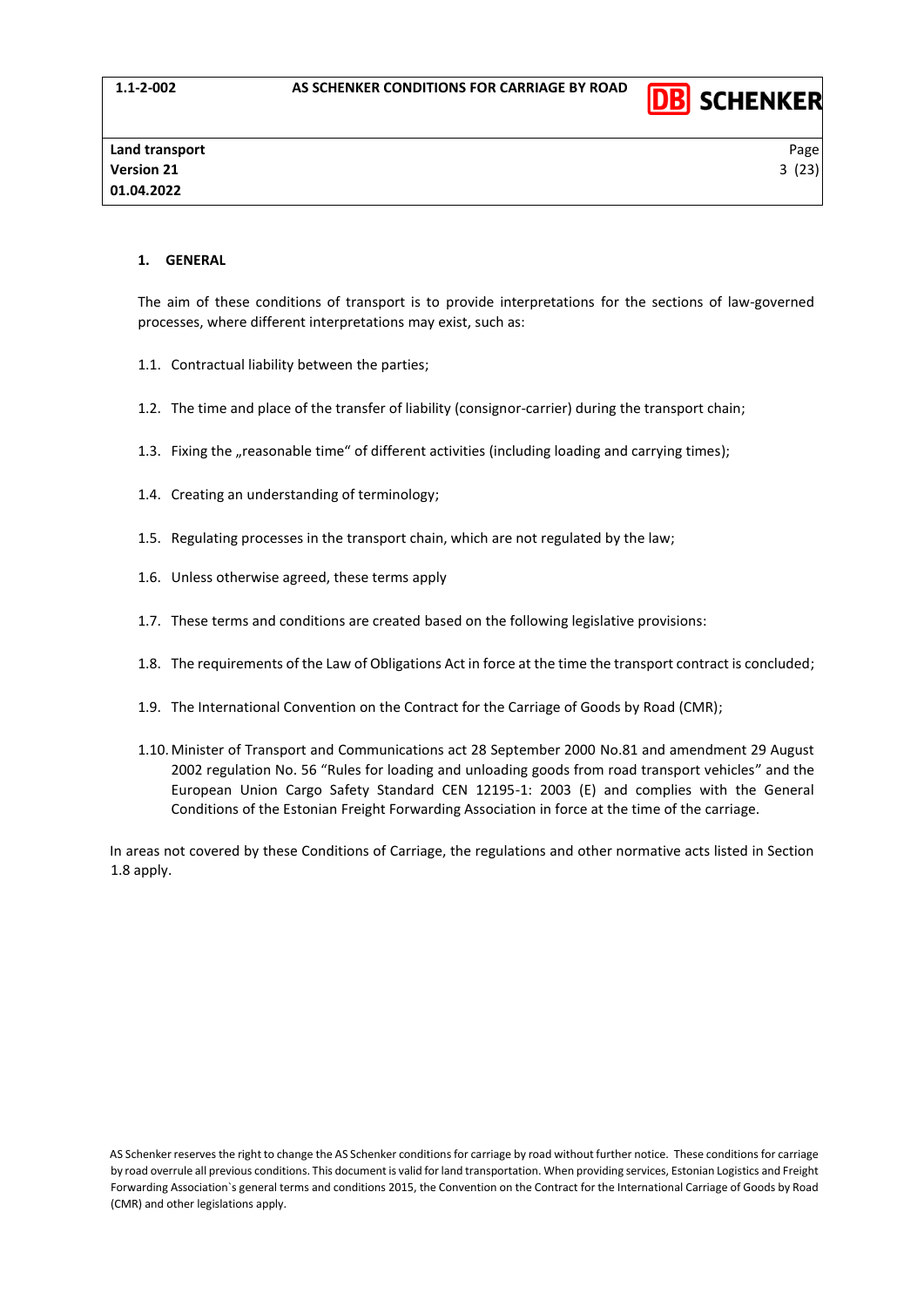

## <span id="page-3-0"></span>**2. TERMINOLOGY**

- 2.1. Price list for Land Transport
	- Price list for Land Transport is divided into three categories:
	- System (small package, parcel, groupage cargo, chargeable weight 0-2500 kg)
	- Direct (part load, chargeable weight 2501-19400 kg)
	- FTL (full load)

The Price list for Land Transport is termless and will invalidate all previous Price lists for Land Transport, unless agreed otherwise and the validity period for the price list is set. If the Price list for Land Transport has a validity period, the price list will apply for the agreed time period. The Price list for Land Transport is valid only, if consumption of the service (real billing and / or transport booking order has been made) starts no later than within 30 calendar days from the date of The Price list for Land Transport. If there is no real billing and / or transport booking order within 30 calendar days from the date of the Price list for Land Transport, the Price lists for Land Transport must be updated. The Price lists for Land Transport is compiled separately by category System, Direct, FTL. If the customer does not have a valid Price list for Land Transport and / or Offer for Land Transport, The Standard Price list for Road Transport will automatically apply. If the customer has a valid Price list for Land Transport, but the ordered consignment does not meet the price list parameters, the Standard Price list for Road Transport will automatically apply.

#### 2.2. Standard Price list for Road Transport

The Standard Price list for Road Transport is the electronic price list in pricing module called I Com Price, which has been approved by Schenker AS management and is amended as necessary. Schenker AS reserves the right to amend the Standard Price list for Road Transport without prior notice. The Standard Price list for Road Transport is not public.

#### 2.3. Offer for Land Transport

The Offer for Land Transport is one-time quote and meets the parameters provided by the customer. The Offer for Land Transport is valid only if the details of the goods (gross weight, dimensions, chartable weight), destination country / postcode, country of departure / postcode and the term of delivery presented by the customer are correct. In case the information of the goods submitted in the inquiry, the country of destination / postcode, the country of departure / postcode and term of delivery are not in accordance with the reality, The Standard Price list for Road Transport shall be applied for the billing. Schenker AS is not obliged to inform the customer about the inaccuracy of the consignment information during the transport process. Consignment weighing, pricing and billing is an automated process. The Offer for Land Transport is one-off and for a fixed term with expiry date. The Offer for Land Transport will automatically expire after the expiration date of the offer.

#### 2.4. Consignment

A consignment is from one origin and one consignor to one destination and one consignee, when goods are shipped with one shipping document and are loaded into one vehicle.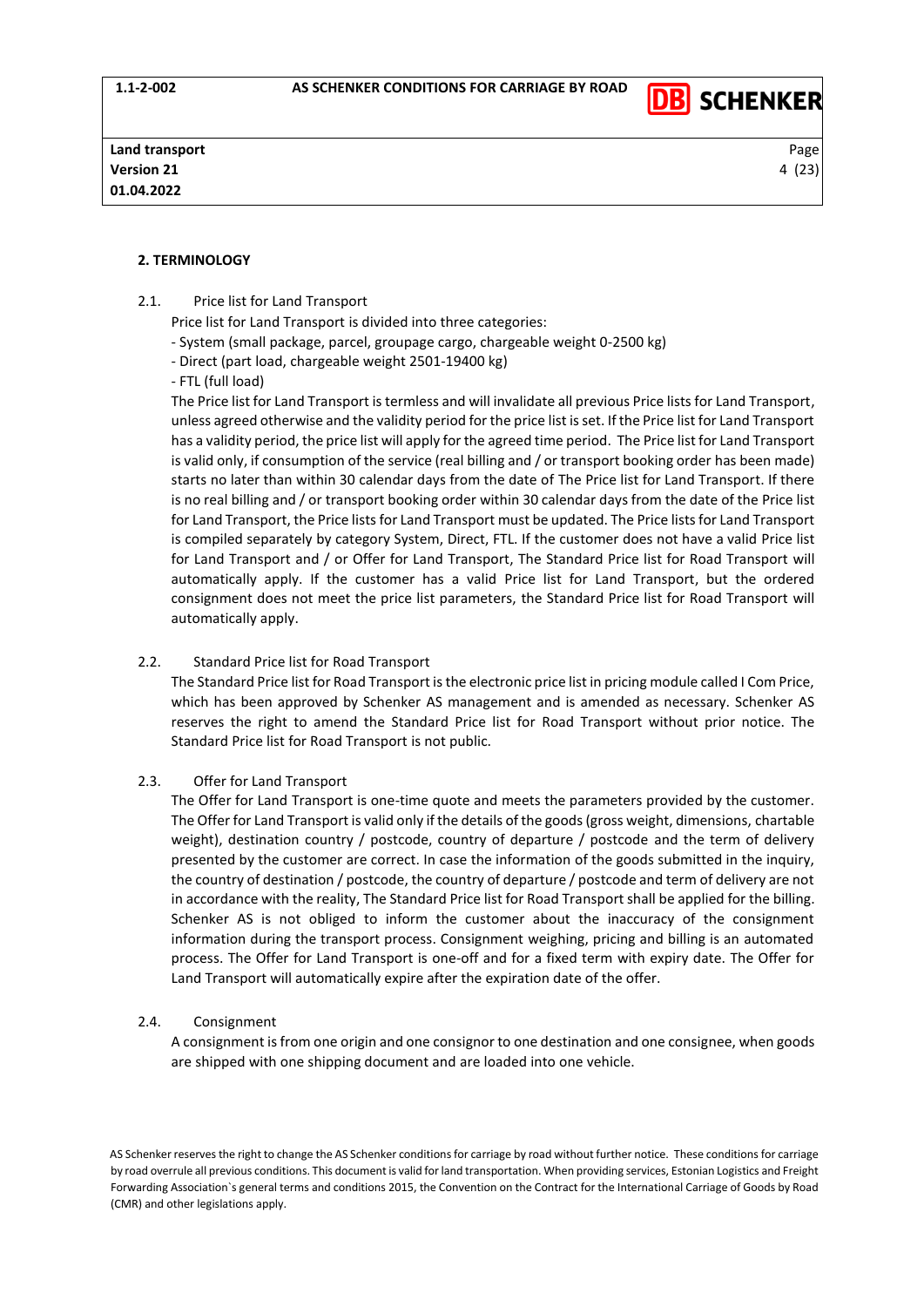

# 2.5. Package unit

The unit of packaging is an integral part of the shipping package.

# 2.6. Transport package

The transport packaging is designed to simplify the handling of the goods and to ensure the safety of the cargo during the transport process. The transport package must allow the goods to be fixed in the cargo area.

## 2.7. Small package

A small package is a consignment with a total weight not exceeding 30 kg and consisting of one unit of packaging. The length of the small package does not exceed 2 m and the length + circumference does not exceed 3 m.

# 2.8. Parcel

A consignment of a total weight not exceeding 90 kg and consisting of a maximum of three small packages is deemed to be a parcel.

## 2.9. Groupage cargo

Groupage cargo is deemed to be a consignment with chargeable weight of less than 2500 kg and, as a rule, the consignments are produced using reloading's in terminals.

# 2.10. Part load

Part load is considered to be a consignment with chargeable weight of 2501 kg or more and it is possible to load other consignments into the vehicle and, as a rule, transport is carried out without using reloading's in terminals.

# 2.11. Long goods in domestic and international transport DB SCHENKERsystem

| Long goods are goods which are longer than 2,40 meters. Volume ratio according to 2.14.                           |                      |                  |  |
|-------------------------------------------------------------------------------------------------------------------|----------------------|------------------|--|
| Long goods definition:                                                                                            | l 1                  |                  |  |
| Maximum longest side                                                                                              | $3,00 \; \text{m}$   | $6,00 \; m$      |  |
| Maximum second longest side                                                                                       | $1,20 \; \mathrm{m}$ | $0,40 \; m$      |  |
| Maximum height                                                                                                    | $2,20 \, \text{m}$   | $0,40 \; m$      |  |
| Maximum real weight per packing unit                                                                              | 1500 kg              | 30 <sub>kg</sub> |  |
| Maximum number of packing units                                                                                   |                      | 10               |  |
| ويمط الموري بالمفصوص والمحموم متمار الزبري وممقومون ومستورم والمستعار فالتله فمستحدث والمتحارب المفصوصون والمتحار |                      |                  |  |

Shipments, which does not fit in to the given parameters, will be agreed separately and handled as product DB SchenkerDirect, minimum taxable weight is 2600 kg.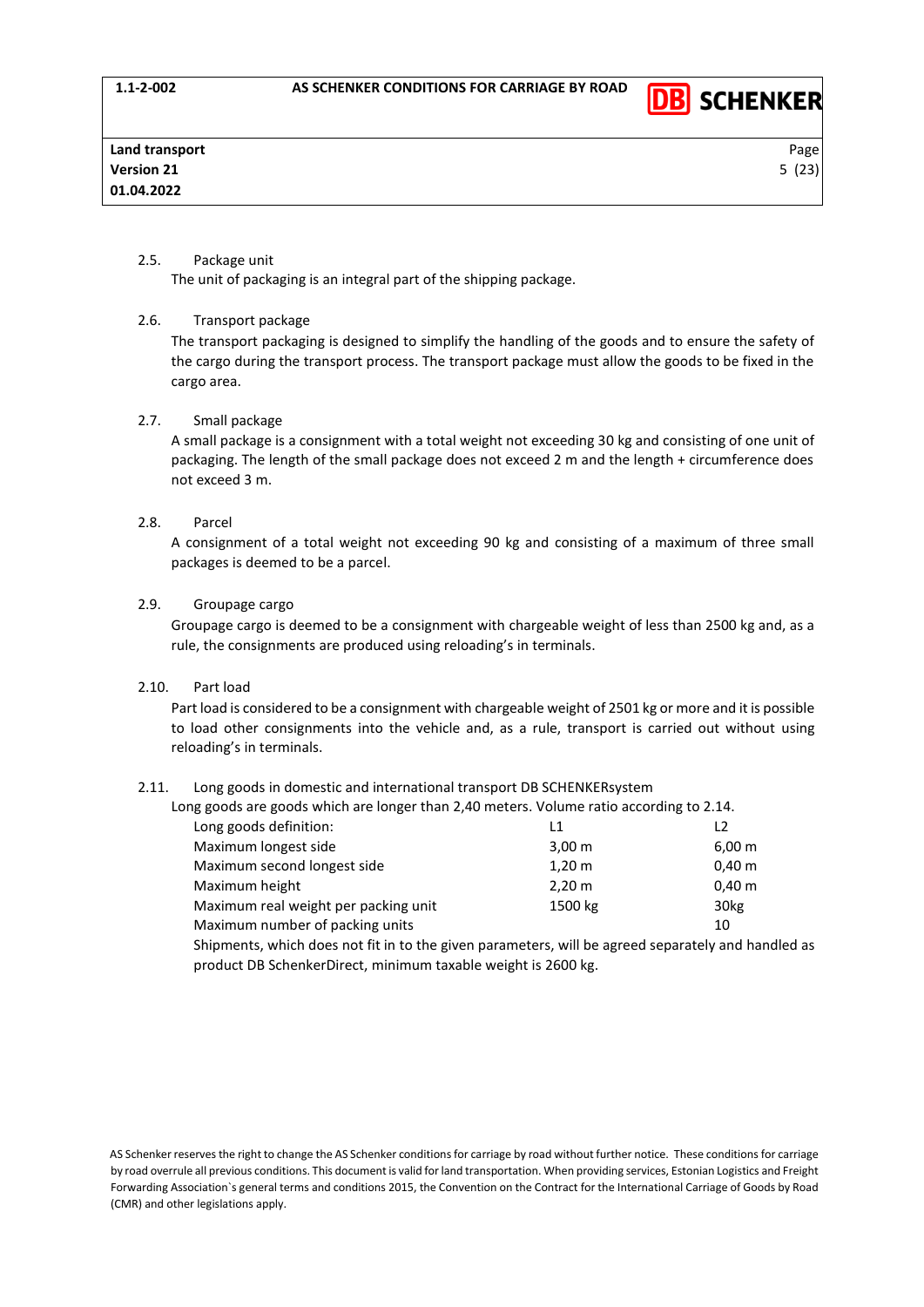

# 2.12. Full load

The full load is the consignment that fills the entire cargo space, has the maximum allowable weight for the means of transport, or the consignor pays for the entire use of cargo space. Transport is generally carried out without using reloadings in terminals.

# 2.13. Consolidated (combined) consignment

Consolidated (combined) consignments consist of handling different consignments as a single consignment in some parts of the transport process.

# 2.14. Chargeable weight of the consignment

At the calculation of price, it is proceeded from the weight of the consignment and upon more sizeable consignments from the chargeable weight proceeding from the need of space in the cargo room:

- $-1 m<sup>3</sup>$  (cbm) = 333 kg;
- 1 Ldm (load meter for freight space) =  $1850$  kg;
- 1 Euro pallet =  $0.4$  ldm;
- 1 Fin-pallet =  $0,5$  ldm;
- Long goods according to 2.11.

## 2.15. Place of loading

The place of loading shall be the address indicated on the waybill where the loading or unloading of the consignment takes place.

# 2.16. Loading

Loading involves the loading and unloading of the consignment from the sides and the back of the vehicle. Loading includes loading of the consignment into the vehicle from the place of loading not further than 6 meters from the vehicle, correctly positioning and securing in the load. Unloading includes loading of the item from the vehicle and its placement up to 6 meters away from the vehicle or at the foot of the loading dock.

# 2.17. Loading time

The loading time is calculated from the time the vehicle arrives at the place of loading and the carrier gives the consignor a copy of the waybill or informs them of the arrival of the vehicle for loading. The time of loading ends when the signed copy of the waybill has been returned to the driver and other documents necessary for the carriage have been transferred and the vehicle is ready for departure (i.e. the closed trailer, the tent is affixed and, if necessary, sealed).

#### 2.18. Vehicle

A vehicle is a car or a trailer, which is used for transporting goods.

# 2.19. Cargo space

Cargo space is the part of the vehicle where goods are transported. The cargo space is part of a vehicle or a separate space (for example, a trailer, container) in which the goods are placed and secured during transport.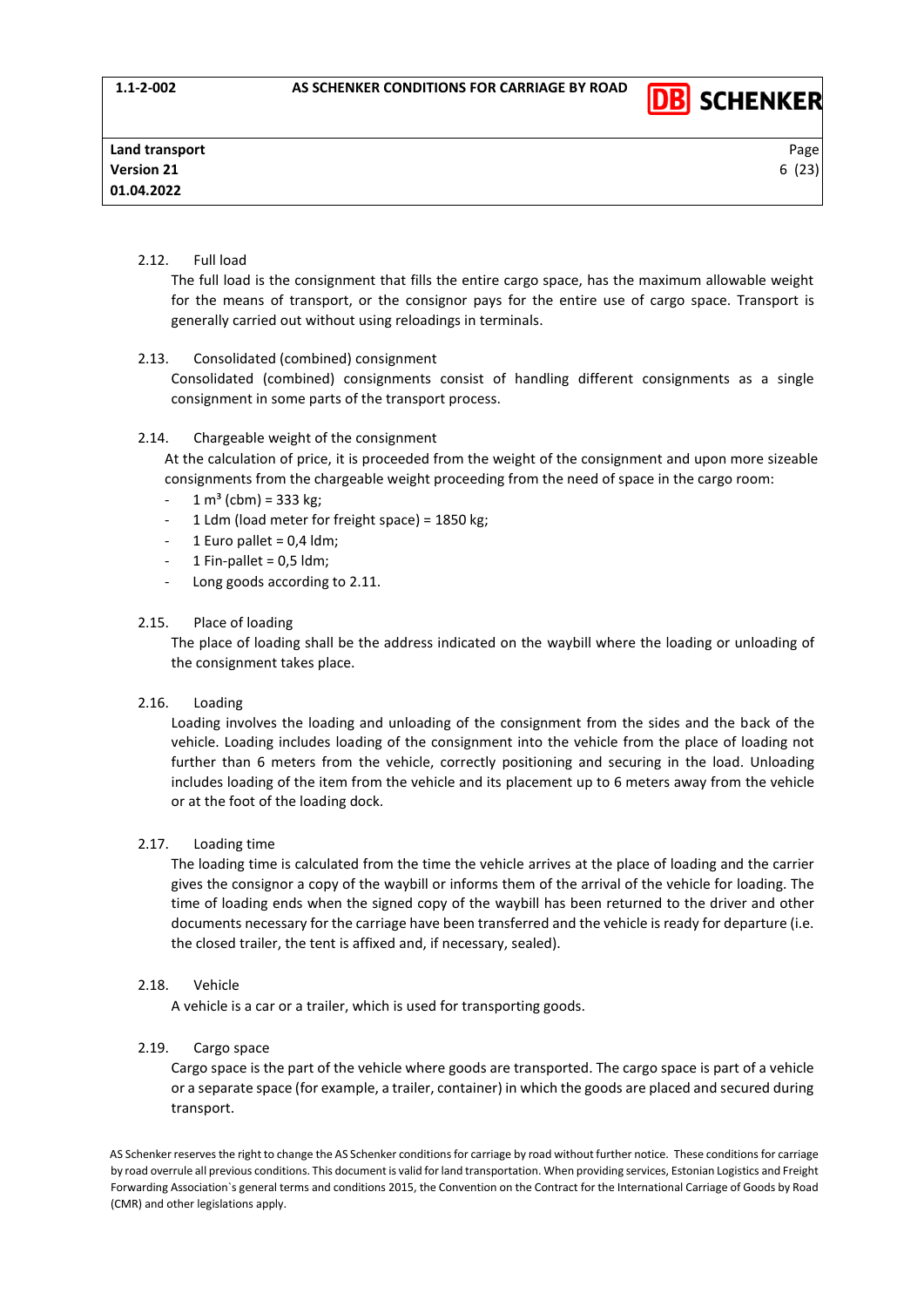

# 2.20. Consignor

The consignor is the person who orders the transport service and is responsible for the payment of transport charges.

## 2.21. Product DB SCHENKERsystem

"DB SCHENKERsystem" product is the new standard groupage product. It is characterized by fast, market competitive lead times and high reliability.

Product description:

- Fast (with competitive delivery time)
- **Trustworthy**
- Money back guarantee will not apply
- Best price/quality ratio
- Dedicated options at extra charge
- Delivery time up to 2 working days compared to DB SCHENKERsystem premium
- Available under all terms of delivery
- It is possible to combine various additional services to achieve the best result

## 2.22. Product DB SCHENKERsystem premium

"DB SCHENKERsystem premium" product is the new premium groupage product. Consignments will be delivered to customers within the shortest possible lead time depending on distance.

"DB SCHENKERsystem premium" will be produced up to two days faster than "DB SCHENKERsystem" and DB SCHENKERsystem premium gives a full money back guarantee on the consignment price if delivery happens later than 6pm on scheduled arrival date.

Product description:

- Fastest delivery time
- Best security
- Money back guarantee
- Additional services at an additional cost
- Fixed transport schedule
- Possible delivery terms: EXW, CPT, DDU (DAT AND DAP), DDP

# 2.23. Product DB SCHENKERsystem premium13

"DB SCHENKERsystem premium13" product is the new premium groupage product. Consignments will be delivered to customers within the shortest possible lead time depending on distance.

"DB SCHENKERsystem premium13" will be produced up to two days faster than "DB SCHENKERsystem" and "DB SCHENKERsystem premium13" gives a money back guarantee for additional fee if delivery happens later than 13pm on scheduled arrival date. In case shipment arrive on next working day or later, a full money back guarantee on the consignment price will apply.

- Product description:
- Fastest delivery time
- Best security
- Money back guarantee
- Additional services at an additional cost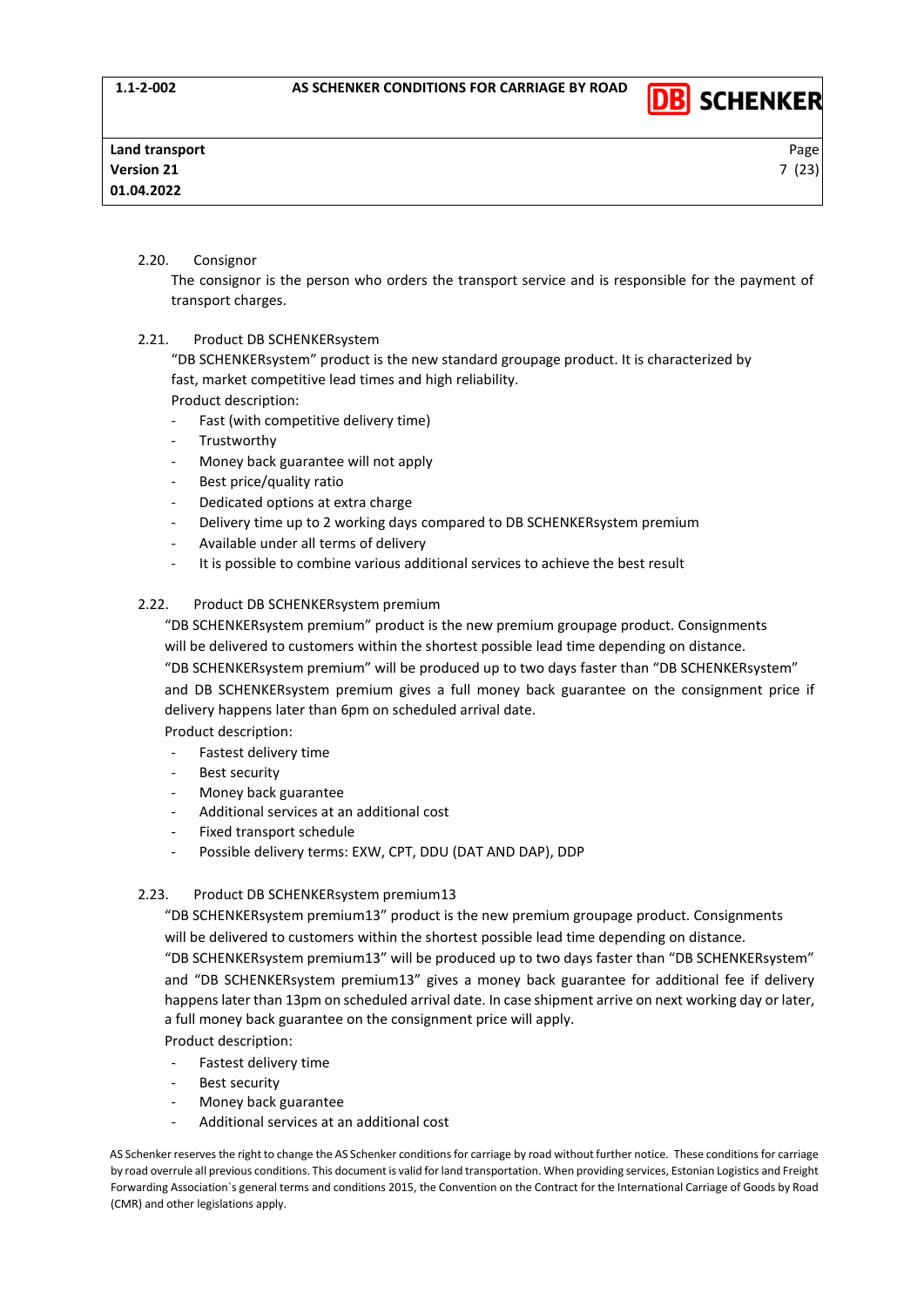

- Fixed transport schedule
- Possible delivery terms: EXW, CPT, DDU (DAT AND DAP), DDP
- Premium13 is possible to order to the biggest cities in EU. More detailed information is available in e-Schenker Scheduler: [e-Schenker Scheduler](https://eschenker.dbschenker.com/nges-portal/public/en-US_EE/#!/scheduling/search-scheduling)

#### 2.24. Product DB SCHENKERsystem premium10

"DB SCHENKERsystem premium10" product is the new premium groupage product. Consignments will be delivered to customers within the shortest possible lead time depending on distance.

"DB SCHENKERsystem premium10" will be produced up to two days faster than "DB SCHENKERsystem" and "DB SCHENKERsystem premium10" gives a money back guarantee for additional fee if delivery happens later than 10am on scheduled arrival date. In case shipment arrive on next working day or later, a full money back guarantee on the consignment price will apply.

Product description:

- Fastest delivery time
- Best security
- Money back guarantee
- Additional services at an additional cost
- Fixed transport schedule
- Possible delivery terms: EXW, CPT, DDU (DAT AND DAP), DDP
- Premium10 is possible to order to the biggest cities in EU. More detailed information is available in [e-Schenker Scheduler](https://eschenker.dbschenker.com/nges-portal/public/en-US_EE/#!/scheduling/search-scheduling): e-Schenker Scheduler

### 2.25. DB SCHENKERsystem home

"DB SCHENKERsystem home" is a product for DB SCHENKERsystem shipments. Main characteristic of this service is the delivery to private person, unload of the shipment via tail-lift with one driver by the curbstone or as close as legally possible to the delivery address. Loading involves the loading and unloading of the consignment from the sides and the back of the vehicle. Loading includes loading of the consignment into the vehicle from the place of loading not further than 6 meters from the vehicle, correctly positioning and securing in the load. Unloading includes loading of the item from the vehicle and its placement up to 6 meters away from the vehicle or at the foot of the loading dock. The service does not include transport inside buildings or delivery to the floors. Product shall apply to shipments were exist one or more of these elements:

- There might be no unloading facilities (equipment for unloading, loading ramp etc.) for delivery and shipments are unloaded by driver
- Delivery might be at a residential building
- The recipient is not always available for delivery during regular business hours
- Consignee does not have a company tax ID
- Additional requirements:
- The place of delivery must be identified by the driver as safe, and as close as legally possible to the delivery address
- Receiver must be informed that a truck of a min dimension at least 12 tonnes real weight must have access to the delivery area
- Normal business days and hours for delivery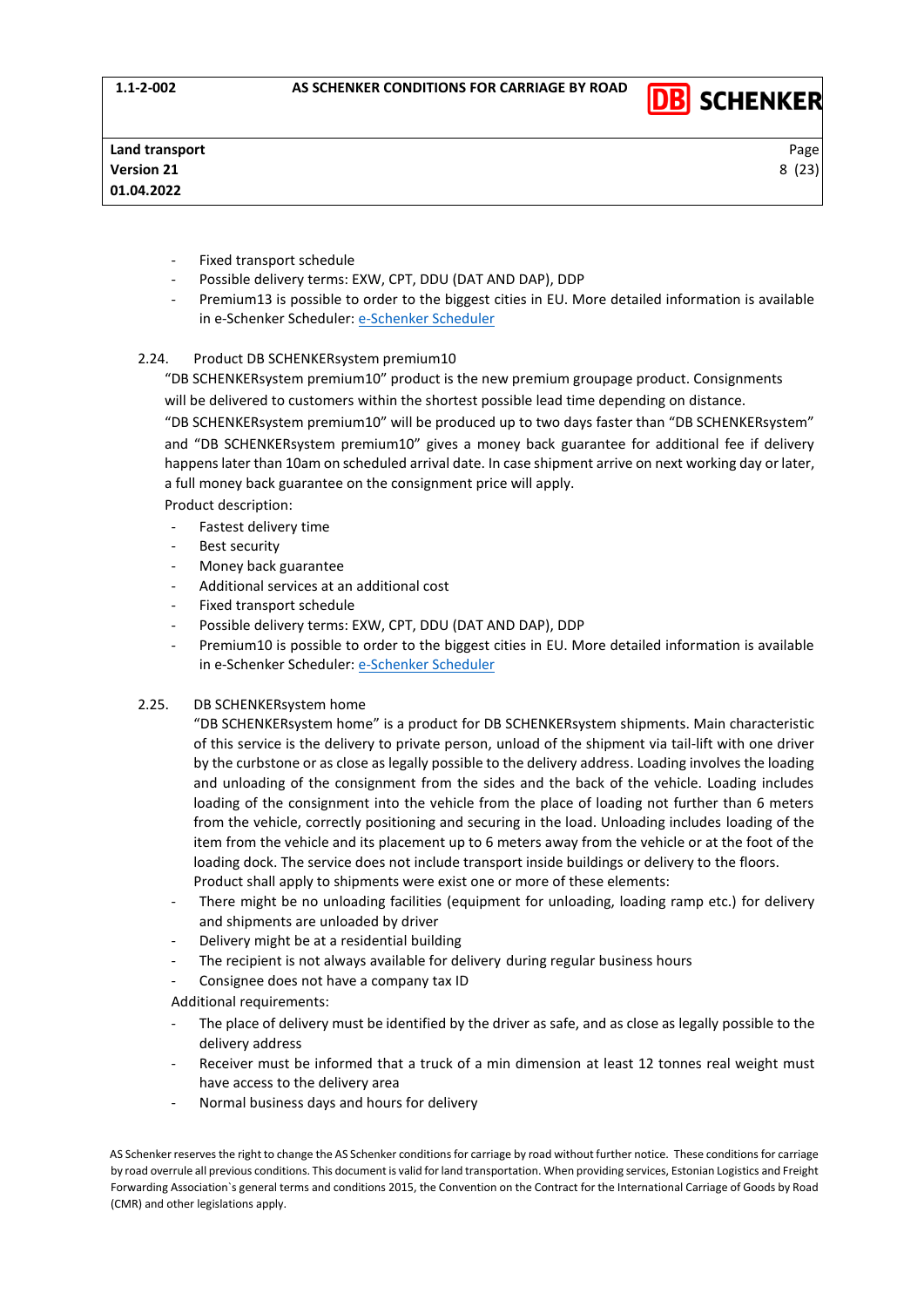

- The delivery pre-notice SMS or e-mail are included with the DB SCHENKERsystem home delivery service and need to be choosed during placing order in e-Schenker platform
- DB SCHENKERsystem home delivery is subject to weight restrictions applied international DB SCHENKERsystem shipments delivered with tail lift
- Possible delivery term: DAP
- Exclusions according to poin 2.43 inc. goods under customs control, Long goods, ADR/IDMG consignments
- Money back guarantee will not apply

## 2.26. Money back guarantee

In case of time definite carriage, the money back guarantee is applicable only up the amount of the respective surcharge (amounts provided in additional services price list), if not stipulated differently in the AS Schenker conditions for carriage by road.

- 2.27. DB SCHENKERsystem, DB SCHENKERsystem premium, DB SCHENKERsystem premium13, DB SCHENKERsystem premium10 and DB SCHENKERsystem home exclusion from service and general service requirements:
	- Weather and traffic conditions. Delivery times in the transport schedule are based on normal weather and traffic conditions;
	- Deliveries to the islands and outside the EU. Delivery times may vary when it comes to islands or customs procedures. For these consignments, money back guarantee will not apply;
	- National holidays. Transport schedules do not take into account the possible national holidays of different countries. Delivery times may be extended by number of holidays in the route;
	- Absence of compliant packaging for goods:
	- All necessary information must be provided in the order and documents;
	- In case the order contains false or inaccurate data, DB SCHENKERpremium, DB SCHENKERpremium13 and DB SCHENKERpremium10 does not give money back guarantee;
	- Each unit of packaging must be labelled with the address printed and containing the SSCC standard barcode from e-Schenker by the moment of consignment is collected at the latest;
	- The collection and distribution will take place on working days within the hours of a normal working day;
	- ADR/IDMG consignments must be pre-agreed with DB Schenker (ADR/IMDG class, etc.);
	- Money back guarantee does not apply *force majeure* cases;
	- DB SCHENKERsystem premium, DB SCHENKERsystem premium13 and DB SCHENKERsystem premium10 transport booking must be submitted by eSchenker environment or EDI.
- 2.28. Notice (Pre-notice)

Option for customers who would like consignee to be informed prior to shipment delivery. This option has a pure informative character and does not allow for individual agreements with regards to exact delivery day and time. Customer transport booking must be submitted by eSchenker environment including consignee contact telephone number and e-mail. Money back guarantee will not apply.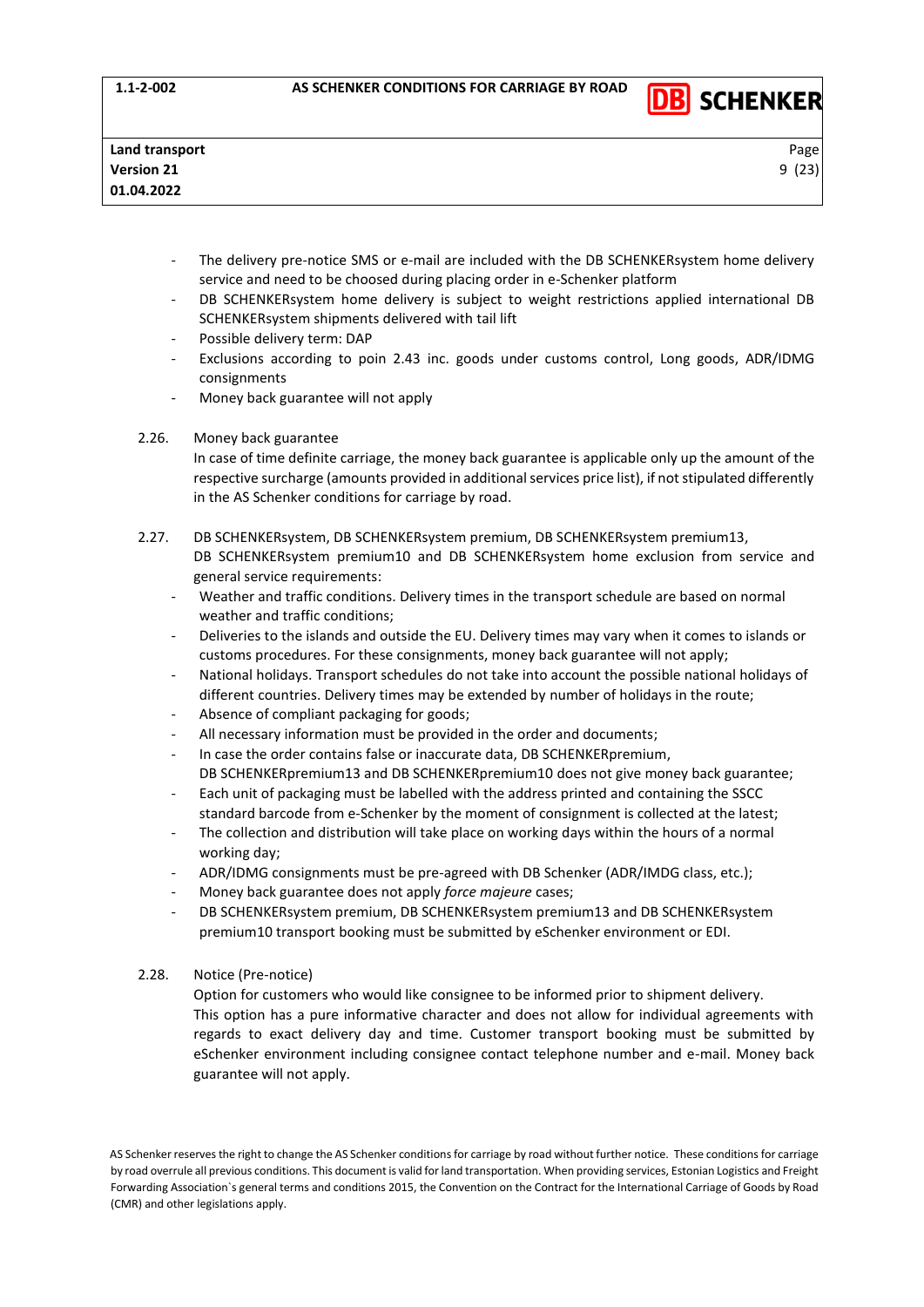

## 2.29. Pre-Notice pick-up & delivery

Pre-Notice as a service will support shipper and receiver of goods in planning and preparation activities around the flow of goods. This service is split up into two options allowing to choose from Pre-Notice pick-up and Pre-Notice delivery. DB Schenker informs the customer prior to pick-up and/or delivery per Mail (default) about the following information:

- o Pre-Notice pick-up: ETA loading => day and expected 4 hours slot
- o Pre-Notice delivery: ETA unloading=> day only

Pre-notification for loading/collection must take place on the day of loading by 12 noon or minimum one hour before truck arrives. Pre-notification for unloading/delivery must take place on the day before arrival not later than 5 pm. This option has pure informative character and not including individual agreements with regards to pick-up and/or delivery time. This option requires the customer to leave the following contact data: Address, Consignor and consignee name, Contact phone number and E-mail address.

#### 2.30. Notice (Fix Day)

Option for customers to either define upfront a delivery date within three days (+1-3) from scheduled delivery or have the consignee contacted by customer service to agree on a delivery date within those three days after arrival to destination terminal. There is no time slot commitment included in this option, so it remains with the contacting branch to deliberately confirm or decline any time slots that may have been indicated by customers. Customer transport booking must be submitted by eSchenker environment including consignee contact telephone number and e-mail. Money back guarantee will not apply.

#### 2.31. Notice (Fix Day13)

Option for customers to either define upfront a delivery date and time within three days (+1-3) till 13:00 (local time in destination country) from scheduled delivery or have the consignee contacted by customer service to agree on a delivery date and time till 13:00 (local time in destination country) within those three days after arrival to destination terminal. Customer transport booking must be submitted by eSchenker environment including consignee contact telephone number and e-mail. Money back guarantee will not apply.

### 2.32. Notice (Fix Day10)

Option for customers to either define upfront a delivery date and time within three days (+1-3) till 10:00 (local time in destination country) from scheduled delivery or have the consignee contacted by customer service to agree on a delivery date and time till 10:00 (local time in destination country) within those three days after arrival to destination terminal. Customer transport booking must be submitted by eSchenker environment including consignee contact telephone number and e-mail. Money back guarantee will not apply.

### 2.33. Notice (Fix Day to be agreed)

Option for customers to order, in which the consignee will be contacted by Schenker local office after shipment will arrive in destination terminal. Delivery date can be agreed within three workdays (+1-3) after shipment has arrived in destination terminal. There is no time slot commitment included in this option, so it remains with the contacting branch to deliberately confirm or decline any time slots that may have been indicated by customers. Customer transport

AS Schenker reserves the right to change the AS Schenker conditions for carriage by road without further notice. These conditions for carriage by road overrule all previous conditions. This document is valid for land transportation. When providing services, Estonian Logistics and Freight Forwarding Association`s general terms and conditions 2015, the Convention on the Contract for the International Carriage of Goods by Road (CMR) and other legislations apply.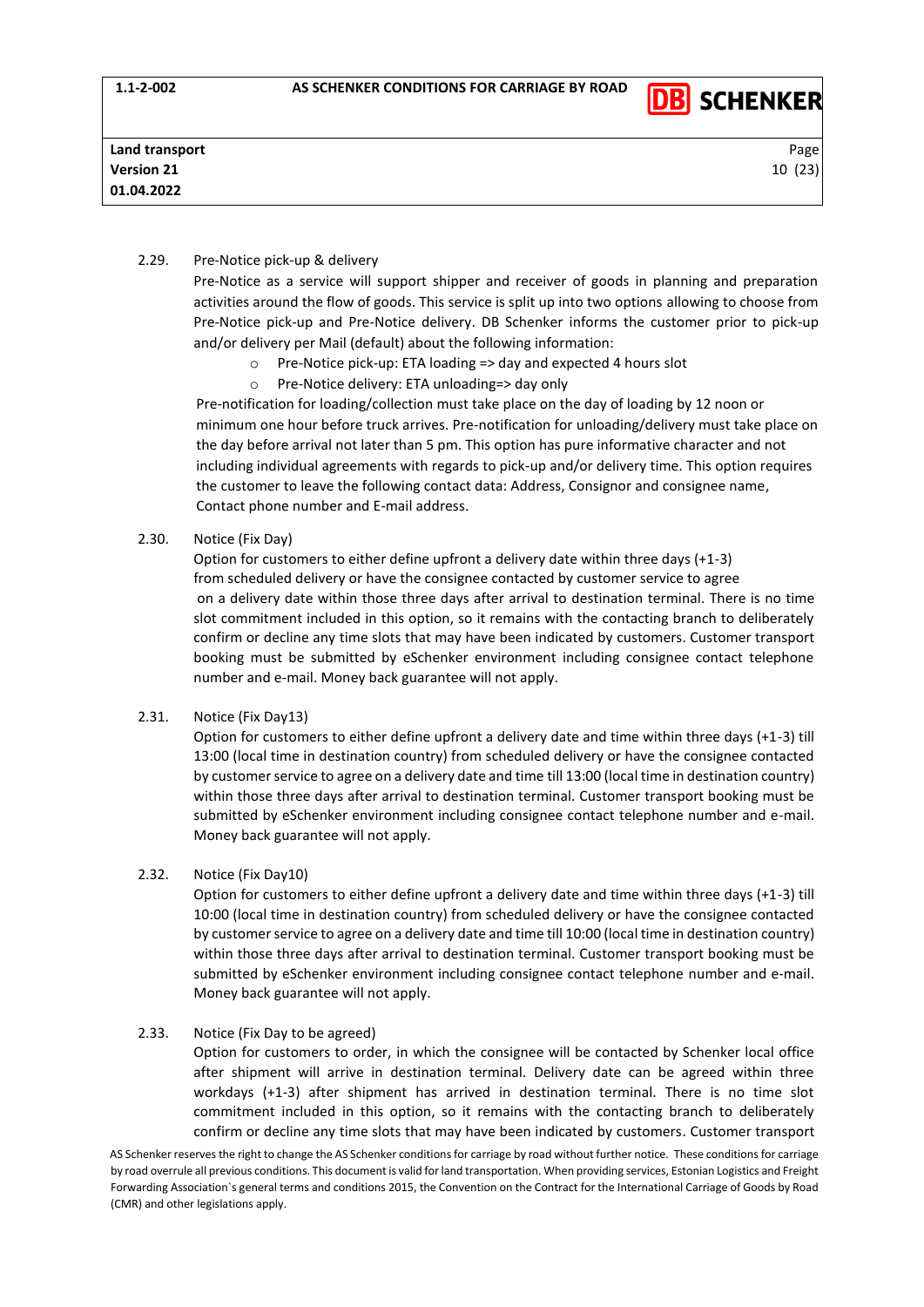

booking must be submitted by eSchenker environment including consignee contact telephone number and e-mail. Money back guarantee will not apply.

2.34. Fix Day pick-up & delivery DB SCHENKERpart load DB SCHENKERfull load

> Fix Day as a service allows to choose a specific date for pick-up or delivery**.** Booking of these options via eBooking must take place minimum two days in advance before the planned loading before 3pm on that day. Pick-up and offloading within standard operating hours. There is no time slot commitment included in this option. The booked delivery date can have an impact on loading date to avoid warehousing. Joint booking of both options will not be allowed. Fix Day service cannot be combined with shipment of Dangerous Goods. Restrictions can apply for pick-up and deliveries to city centres, island, alpine areas and more. Booking this option requires to leave contact data including phone number.

2.35. Time Window pick up & delivery DB S SCHENKERpart load DB SCHENKERfull load

> This service allows an alignment of a defined time window allowing to choose from "morning" (9am – 12pm) and "afternoon" (1pm-4pm) pick-up or delivery. Arrival at consignor/consignee within agreed time window. Loading /offloading activity within the agreed time window must take place within 30 minutes (LTL) and within 60 minutes (FTL). Booking of these options via eBooking minimum two days in advance before the planned loading before 3pm on that day. Booking this option requires to leave contact data including phone number. Both options cannot be booked jointly via eBooking as in some cases delivery in the agreed time window cannot be handled operational wise. There are exception areas defined for some postal codes. Combination of any Time Window option with Dangerous Goods is not allowed.

2.36. Product DB SCHENKERpart load

The following section describes the characteristics of the product DB SCHENKERpart load in its standard format. This is intended to highlight the basic product without any kind of additional services and will help understand the scope of the pure service offering of DB SCHENKERpart load:

- Maximum weight of the goods in load unit is < or = 19.400 kg, loading meters are < or = 11 meters and
	- cubature is  $<$  or = 55 m3:
- The standard product comes with a single manned truck and one driver;
- Minimum equipment type is defined as tilt-trailer "Eurosize" (13.6 m);
- For part load the load unit size is adjusted to the individually booked shipment-size by the customer;
- Lead time starts with date and time of collection;
- Lead time is counted in working days;
- Lead time is not guaranteed and there is no money back guarantee in case indicated lead time is not kept;
- Loading and unloading must be possible for a minimum of 8 hours during daytime on workday without any time-window limitations between 6 am to 6 pm;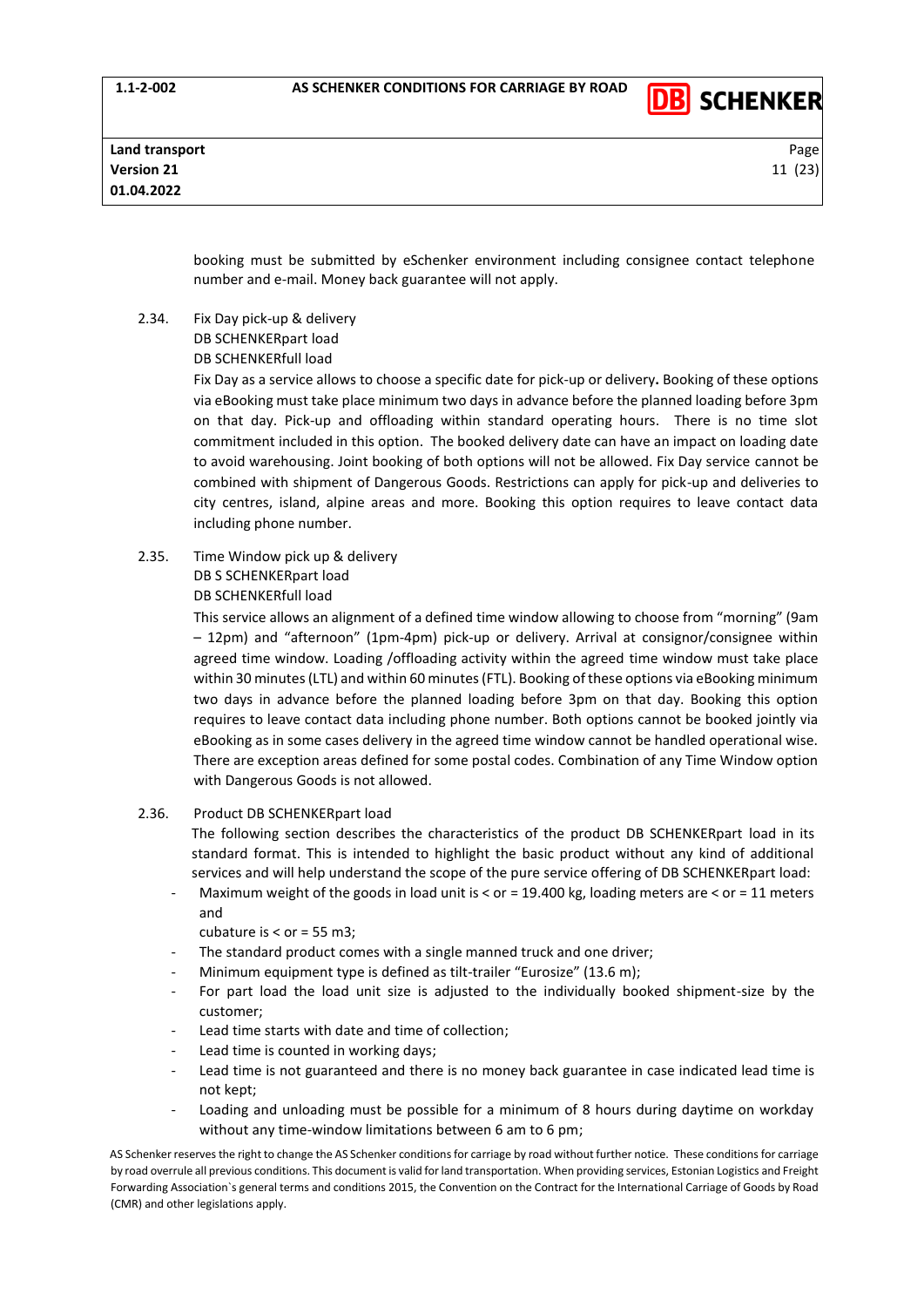

- Loading and unloading from behind over loading dock;
- Loading and unloading equipment must be provided by shipper and consignee;
- Loading and unloading must be executed by shipper and consignee, not by driver;
- Loading and unloading equipment must be provided by shipper and consignee;
- Loading and unloading time free of charge towards the customer is maximum a'45 minutes. Demurrage will apply according to 4.10;
- Demurrage time starts with the arrival at the loading/unloading location within the standard opening hours between 6 am to 6 pm with no limitations by customer and is finished when all transportation/customs documents issued by the shipper were given to the driver after loading or all transportation/customs documents were closed by the consignee after unloading process;
- Transport booking must be placed minimum two working days (Monday through Friday) before planned loading of the goods;
- As load securing equipment 1 lashing strap per 1 loading meter is provisioned as standard;
- All deviations from standard format must be agreed in written with Schenker AS customer service.
- 2.37. Product DB SCHENKERfull load

The following section describes the characteristics of the product DB SCHENKERfull load in its standard format. This is intended to highlight the basic product without any kind of additional services and will help understand the scope of the pure service for DB SCHENKERfull load:

- Maximum weight of the goods in load unit is  $>$  19.400 kg, loading meters are  $>$  11 meters and cubature is > 55 m3;
- The standard product comes with a single manned truck and one driver;
- Minimum equipment type is defined as tilt-trailer "Eurosize" (13.6 m);
- For full load the load unit size is capable to handle a minimum of 33 pallets (120cmx80cm ground space) and 24.000 kg;
- Lead time starts with date and time of collection. Lead time is counted in working days. Lead time is not guaranteed and there is no money back guarantee in case indicated lead time is not kept;
- Loading and unloading must be possible for a minimum of 8 hours during daytime on workday without any time-window limitations between 6 am to 6 pm;
- Loading and unloading equipment must be provided by shipper and consignee;
- Loading and unloading must be executed by shipper and consignee, not by driver;
- Loading and unloading equipment must be provided by shipper and consignee;
- Loading and unloading time free of charge towards the customer is maximum a'60 minutes. Demurrage will apply according to 4.10;
- Demurrage time starts with the arrival at the loading/unloading location within the standard opening hours between 6 am to 6 pm with no limitations by customer and is finished when all transportation/customs documents issued by the shipper were given to the driver after loading or all transportation/customs documents were closed by the consignee after unloading process;
- Transport booking must be placed minimum two working days (Monday through Friday) before planned loading of the goods;
- As load securing equipment 1 lashing strap per 1 loading meter is provisioned as standard;
- All deviations from standard format must be agreed in written with Schenker AS customer service.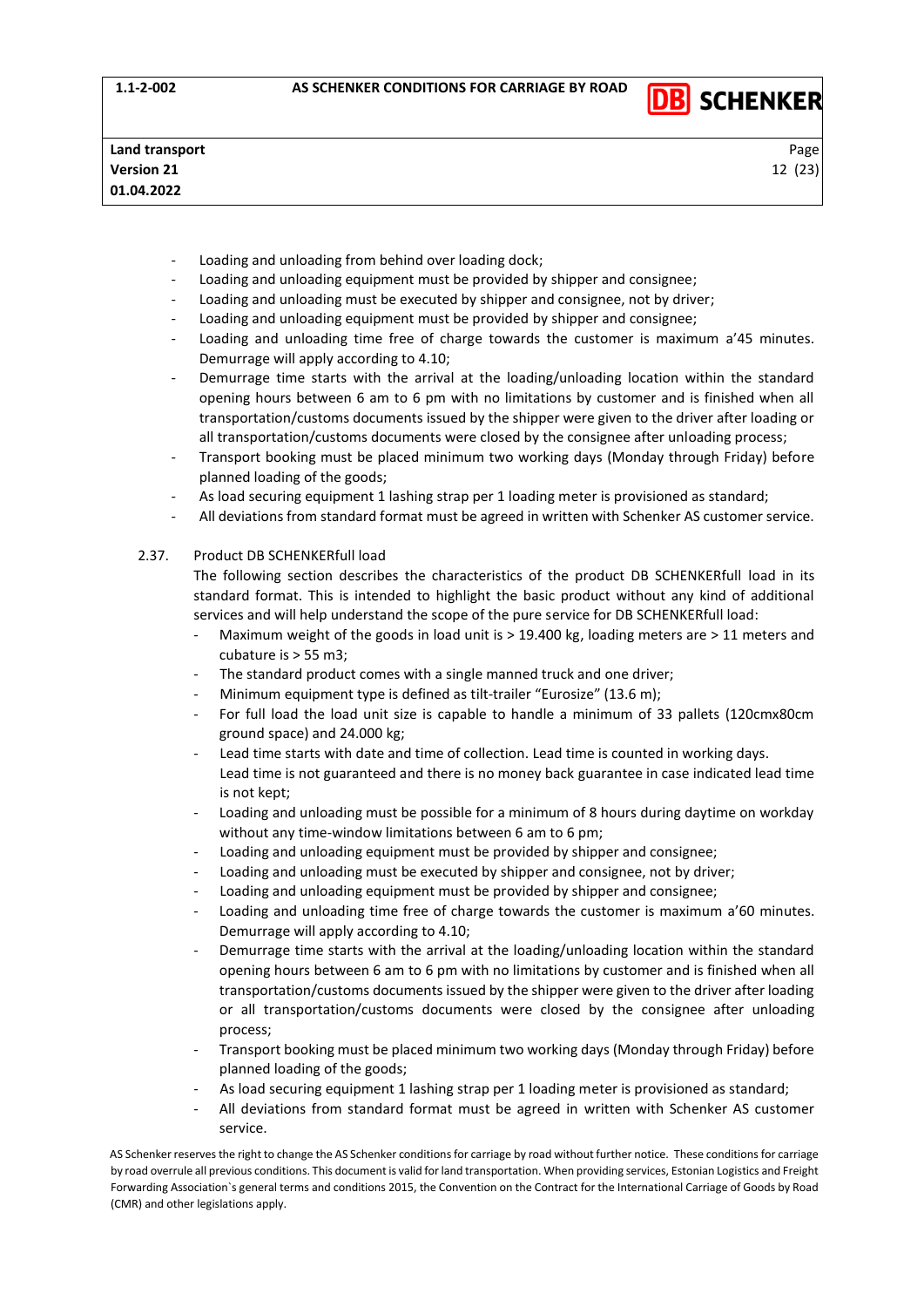

# 2.38. Product DB SCHENKERdirect

DB SCHENKERdirect is the product name, which includes products DB SCHENKERpart load and DB SCHENKERfull load. Delivery times are by agreement with customer service. DB SCHENKERdirect can also transport shipments that for some reason do not qualify under DB SCHENKERsystem, DB SCHENKERsystem premium, DB SCHENKERsystem premium13 and DB SCHENKERsystem premium10.

# 2.39. Transport of hazardous goods (ADR/IMDG)

Hazardous substances can only be transported using DB SCHENKERsystem and DB SCHENKERdirect products. DB SCHENKERsystem premium, DB SCHENKERsystem premium13, DB SCHENKERsystem premium10 and DB SCHENKERsystem home cannot be ordered for hazardous goods.

## 2.40. Weight restrictions

The following weight limits apply to the products DB SCHENKERsystem, DB SCHENKERsystem premium, DB SCHENKERsystem premium13, DB SCHENKERsystem premium10 and DB SCHENKERsystem home:

- Maximum actual weight per consignment / pallet: 1500 kg (loading with tail-lift max.1000 kg)
- Maximum actual weight per consignment / pallet for FR,ES,PT,PL,IT,SE: 800 kg
- Maximum chargeable weight per consignment: 2500 kg
- Maximum 5 EUR-PLL

Consignments that do not fall under the above limit can be carried by agreement with the customer service using the DB SCHENKERdirect product.

# 2.41. Volume restrictions

The following volume limits apply to products DB SCHENKERsystem, DB SCHENKERsystem premium, DB SCHENKERsystem premium13, DB SCHENKERsystem premium10 and DB SCHENKERsystem home:

Maximum dimensions for the package: 2.40 m x 1.80 m (with tail-lift 1,20 m) x 2.20 m (L x W x H)

# 2.42. Terms of delivery

The product DB SCHENKERsystem, DB SCHENKERsystem premium, DB SCHENKERsystem premium13, DB SCHENKERsystem premium10 and DB SCHENKERsystem home can be ordered only under the following delivery terms:

- EXW
- CPT
- DDU (DAT and DAP)
- DDP

The product DB SCHENKERsystem and DB SCHENKERdirect can be ordered at all delivery terms.

- 2.43. Conditions of carriage and exclusions for products DB SCHENKERsystem, DB SCHENKERsystem premium, DB SCHENKERsystem premium13, DB SCHENKERsystem premium10, DB SCHENKERsystem home and DB SCHENKERdirect:
	- Goods which carriage is prohibited in relation to the laws and regulations of a particular country;
	- Temperature sensitive goods;
	- Animals, unpackaged plants;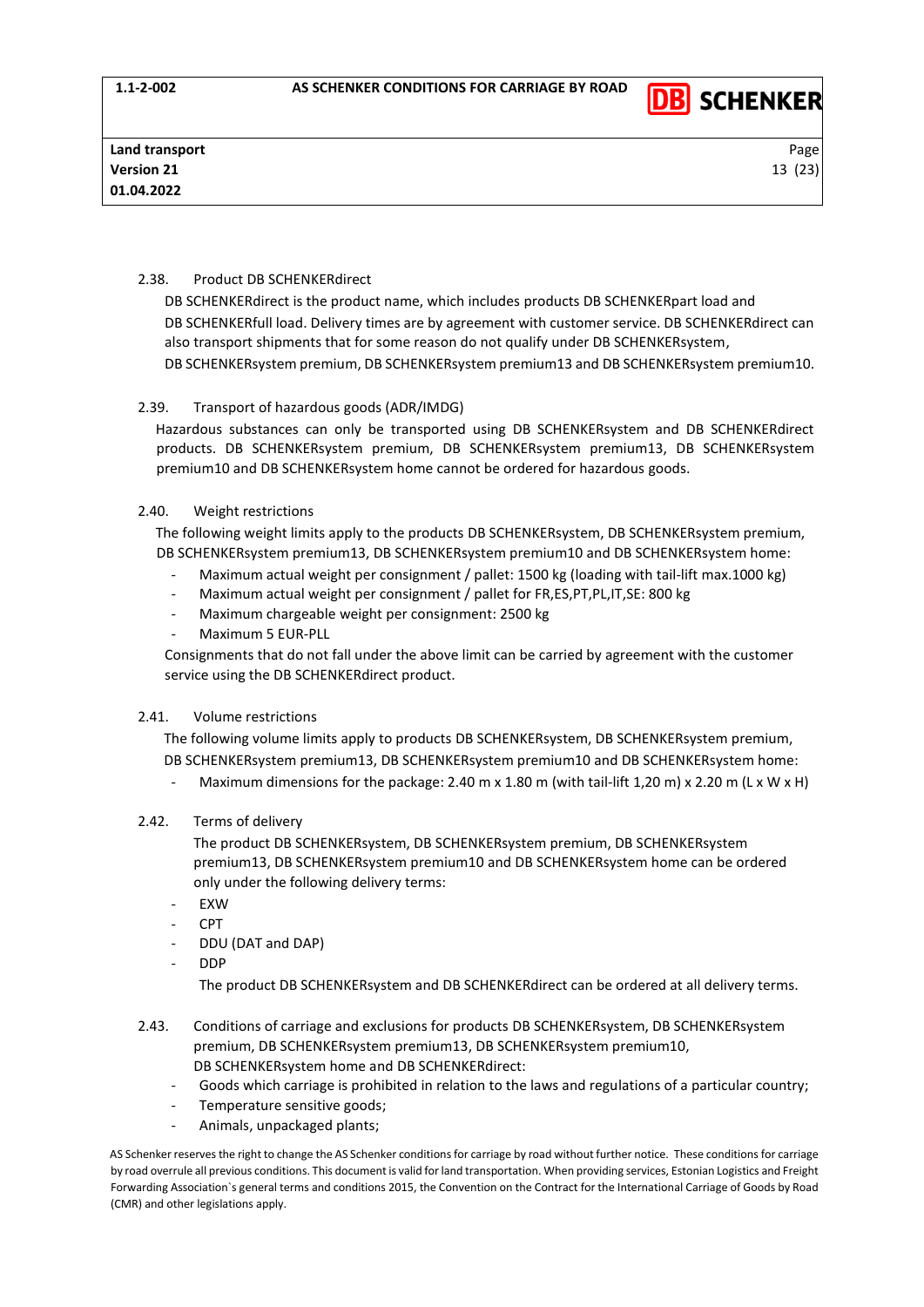

- Over gabarited items that cannot be delivered by truck with tail lift;
- Weapons;
- ADR/IMDG goods in certain directions and combinations;
- The conditions of carriage of the products apply to normal weather and traffic conditions;
- Delivery times for islands and countries outside the EU where the requirements for customs requirements for shipping do not qualify under the shipping times shown in the shipping schedule and will not extend money back to guarantee;
- National holidays affecting the picking up and / or distribution of goods;
- Packaging must comply with security standards;
- Complete and correct data on the order;
- The money back guarantee does not apply if the details of the shipment and the order are incomplete or incorrect;
- Pick up and distribution is possible from Monday to Friday;
- Each unit of packaging must be labelled with the e-Schenker address labels containing the SSCC standard barcode, at the time of shipment loading at the latest;
- Transportation of hazardous goods (ADR/IMDG) is possible only after the written acceptance from the customer service of Schenker;
- DB SCHENKERsystem premium, DB SCHENKERsystem premium13 and DB SCHENKERsystem premium10 extends to shipments that are shipped in a timely manner, i.e. 1 working day before pickup, no later than 12:00.

# <span id="page-13-0"></span>**3. TRANSPORT CONTRACT AND ORDERING TRANSPORT**

- 3.1. The conclusion of an agreement is generally based on the form of acceptance (offer-accept) as reflected in § 9 and 10 of the General Law of the Law of Obligations Act.
- 3.2. The acceptance by the client and receipt by the carrier deems the agreement to be concluded with the obligations incumbent upon it by the contracting parties.
- 3.3. A transport order is deemed to be an acceptance if it meets the requirements of an agreement or a pre-agreed long-term agreement, otherwise the order will be considered a new offer (counterpart). In the case of a new tender (counterpart), the contract of carriage shall be deemed to have been concluded upon receipt of the submitted transport confirmation or delivery of the shipment.
- 3.4. The order must be submitted in writing in a format that can be reproduced and must include the following information:
	- Consignor's company details, address, telephone, contact person;
	- Information about the place of loading:
	- Place of loading, time, contact person and telephone;
	- Place of unloading, time, contact person and telephone;
	- Details of the shipment:
	- Description and type of packaging,
	- For dangerous goods ADR/IMDG, UN number and packing group (if available);
	- Number of unit packages;
	- The gross weight of the goods or the quantity of the goods in other units of measurement;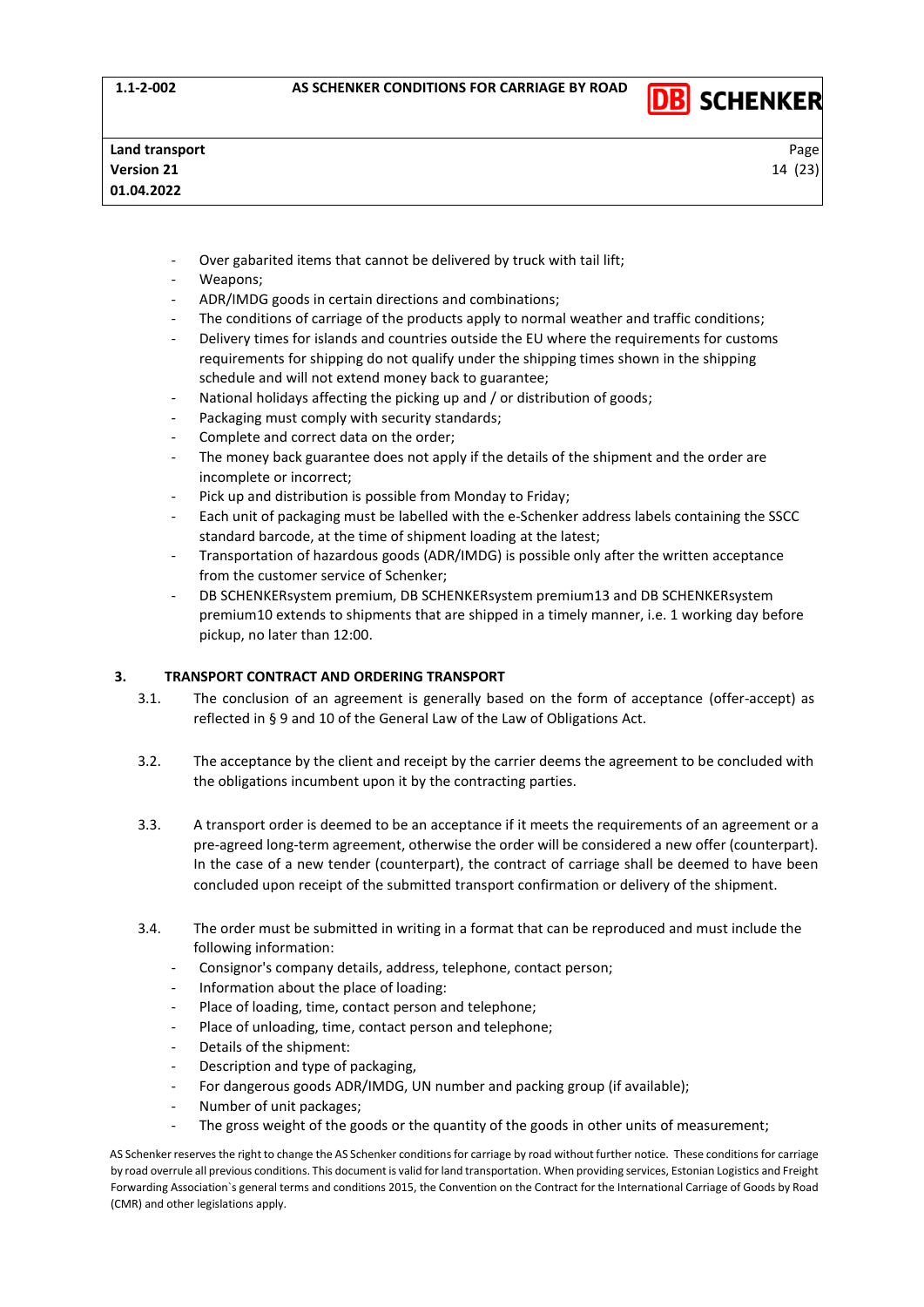

- Other conditions for the handling of the goods;
- An indication of the payment of the carriage charge;
- Instructions on the possible customs clearance of goods and other formal operations related to the goods;
- Special conditions for the vehicle (temperature requirements, special requirements for dangerous goods, tail lift, loading from the side, etc.).
- 3.5. The consignor is responsible for the accuracy of the information provided and must include the export documents and/or documents and/or instructions accompanying the consignment in the transport document.
- 3.6. In case the consignor wants the carrier to provide transport insurance for the cargo, the corresponding request must be clearly indicated in the order form.
- 3.7. The conclusion of a contract of carriage shall be confirmed by a shipping document signed by the consignor and the carrier or by other means of legal force having the same legal power, using other information technology tools.
- 3.8. The transport contract presupposes free and unobstructed traffic conditions and the fact that the carriage can be carried out on roads that are suitable for use and have the required load capacity.
- 3.9. The following consignments are only accepted for carriage on the basis of a specific agreement: Precious objects;
	- Consignments requiring special equipment or security solutions for the transportation, loading or securing;
	- Consignments which package is missing or insufficient;
	- Consignments that could affect other shipments;
	- Consignments of more than 2.20 meters in height or 6.00 meters in length or over 2.40 meters in width;
	- Consignments which cannot be carried with other shipments, although the quantities and the route would allow it;
	- Consignments which cause a different load distribution (axle load, centre of gravity, etc.);
	- Live animals;
	- Plants;
	- Goods sensitive to temperature fluctuations;
	- Consignments of a class of dangerous substances;
	- Consignments for which the time limit for loading and delivery (time guarantee) is agreed;
	- Consolidated consignments;
	- Postal items:
	- Transport of documents accompanying shipments (apart from compulsory documents required by legislation - e.g. documents of a dangerous shipment);
	- High-risk consignments (tobacco, alcohol, mobile equipment, IT equipment, etc.);
	- Consignments that cannot be handled in the transport process with traditional goods handling equipment (counterbalanced forklift truck, lavender carrier);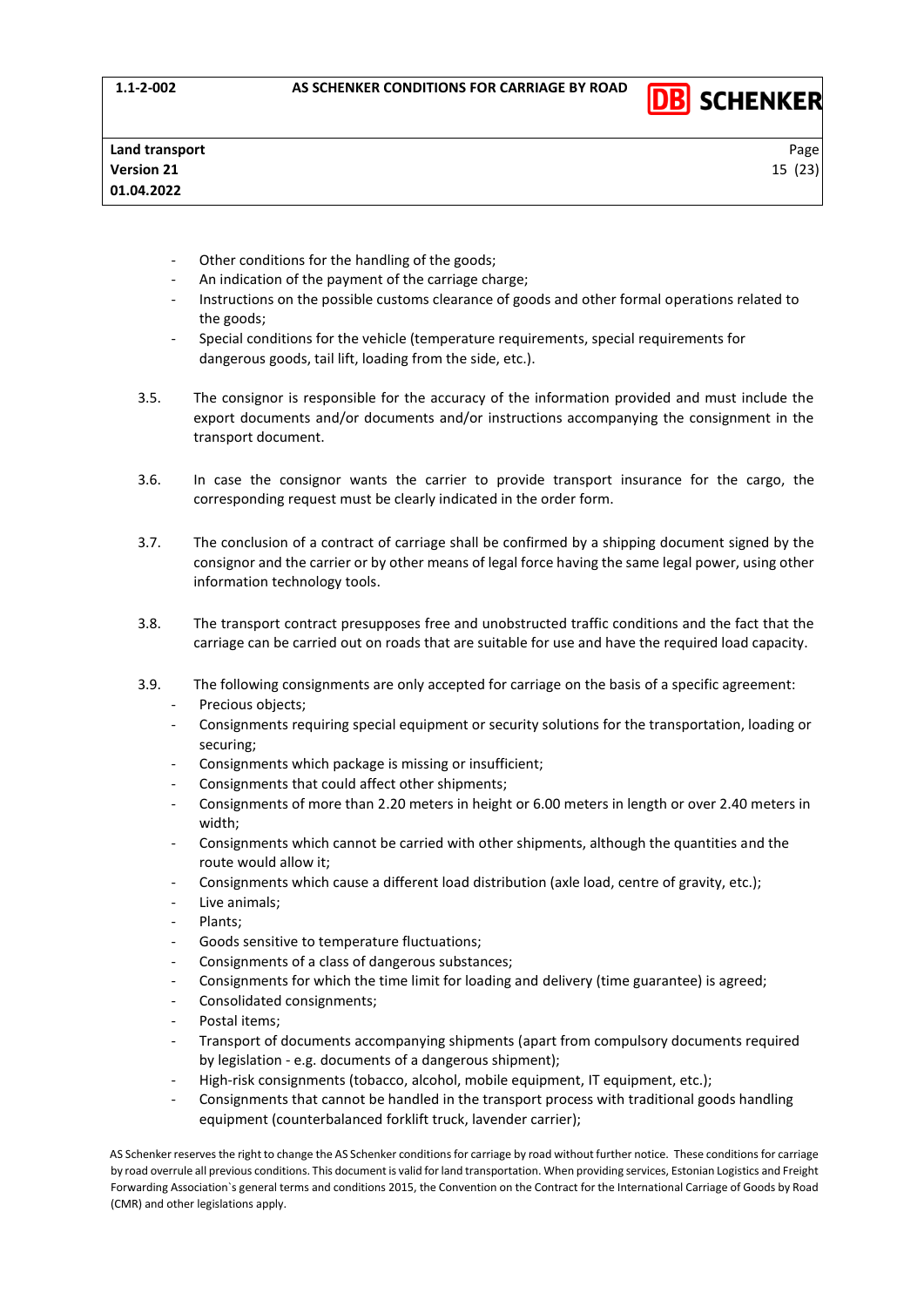

- Medications.
- 3.10. The transport of food and hazardous (ADR/IMDG) goods is subject to the applicable rules and related instructions for the carriage of food and dangerous (ADR/IMDG) goods.
- 3.11. Outside normal working hours (on weekdays from 8:00 to 17:00) and other special services (i.e., removals, containers, etc.), the conditions of carriage are agreed on a case-by-case basis.
- 3.12. Transport with time guarantee is legally binding when the carrier has confirmed it expressly and in writing in a format that can be reproduced.

#### <span id="page-15-0"></span>4. **LIABILITY AND RIGHTS OF THE CONSIGNOR**

- 4.1. The consignor must establish the conditions for the delivery of the shipment to and from the carrier, including the provision of access to the loading place, ensure the accessibility of the access road and the loading site to the following requirements: stopping possibility for loading, loading area must be hard, smooth with no slope and no steps, and the cargo space must remain within the range of the carrier or must guaranteed vehicle security, etc.
- 4.2. The consignor is required to reimburse all costs incurred in connection with the access to the place of loading (paid entry, toll-free parking, delivery charges in customs warehouses, ports, railways and airports, other taxes and official expenses).
- 4.3. Packaging of goods and marking (labelling)
- 4.4. The consignor must pack goods in a manner taking into consideration the type of transport making sure that the cargo is protected from loss and damage and does not cause damage to the carrier.
- 4.5. The packaging of the consignment must allow the shipment to be transported with other consignments, i.e. the shipment must not damage other shipments and vehicles and must allow loading other shipments on top for the entire height of the cargo space unless it is full load or otherwise agreed.
- 4.6. Each package unit of the consignment must be packaged in a transportable packaging in such a way as to allow the consignment to be secured in the freight compartment and ensure that the goods are retained during loading and transport. The packaging must also ensure that the load remains in place and prevents the shift of the centre of gravity of the load. Small consignments, which, due to their properties can be installed on standard pallets, must be fitted to them.
- 4.7. Each package item of the consignment must be marked by the consignor and contain clearly legible information for identification of the consignment with the following information:
	- The data necessary for the identification of the consignor;
	- The data and address necessary for the identification of the place of unloading (or consignee);
	- Internationally recognized warning signs;
	- A warning expressed in words;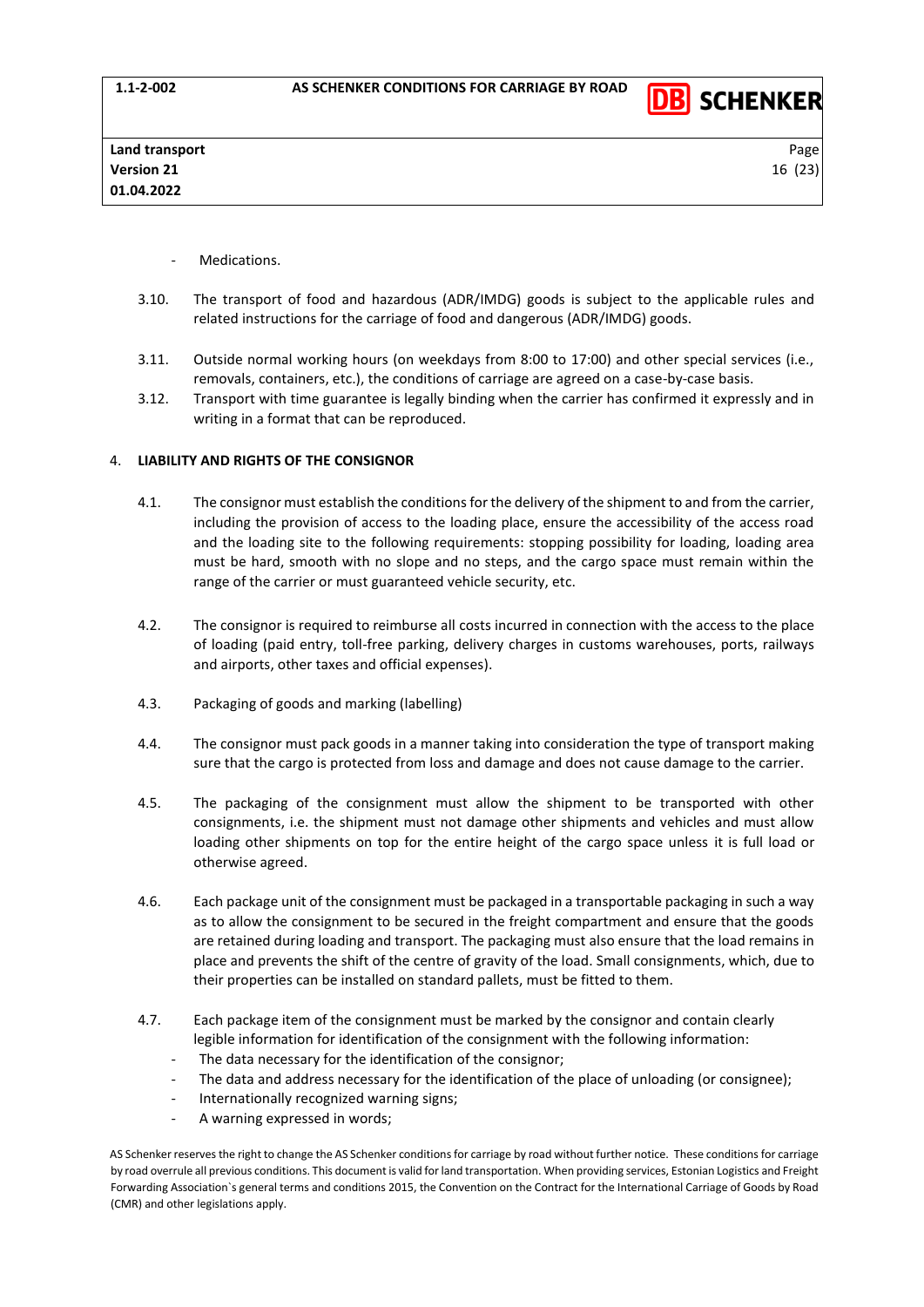

- Unit weight;
- Number of units of packaging;
- If necessary, unit dimensions.
- No marking is required for a full load from one consignor to a single point of unloading.
- 4.8. The responsibility of loading and securing of part and full loads lies on the consignor, the delivery of the shipment takes place in the freight compartment. As a rule, the carrier is required to be present at the time of loading. The carrier may assist the consignor in the loading process, in which case he acts on behalf of and for the customer.
- 4.9. With a tent trailer, the carrier is required to open tir-wire, side and tailgate of cargo spaces and, if necessary, lift from the sides and/or the rear of the tent. If the consignment cannot be retrieved without removing the carrier's tent, the sender is required to remove and reinstall the roof, frame and tent of the trailer, in accordance with the instructions of the carrier.
- 4.10. The consignor must carry out the loading within the maximum load time calculated for the load on one vehicle in accordance with the following (based on the taxable weight): Package with taxable weight of 35 kg, containing 1 package under the up to 10 minutes Consignment with taxable weight of 36 - 2500 kg up to 20 minutes Consignment with taxable weight of 2501 - 5000 kg up to 30 minutes Consignment with taxable weight of 5001 - 10000 kg up to 45 minutes Consignment with taxable weight of 10001 - 24000 kg up to 60 minutes
- 4.11. If loading takes more time, it will be registered in the waybill, and each subsequent 30 minutes will be separately paid for.
- 4.12. When loading more than one shipment from one place of loading, the estimated time of loading is calculated based on the total taxable weight.
- 4.13. The consignor may refuse to deliver the shipment to the carrier:
	- If the vehicle fitted by the carrier does not meet the deadweight, technical condition, capacity of the cargo space and/or equipment ordered on the vehicle, thereby excluding the possibility of meeting the conditions agreed in the contract of carriage;
	- If the vehicle was not ready at the agreed date, time and place.
- 4.14. The consignor who terminates the transportation contract for the reasons indicated is entitled to get compensation for proven material damage caused to him but not more than the agreed amount of freight if the carrier's failure to fulfil his obligations was caused by circumstances beyond the control of the consignor.
- 4.15. The consignor has the right to cancel the order until the moment, when the carrier has not started the order fulfilment. If the carrier has begun to fulfil the order and the order is cancelled, the carrier has the right to receive compensation that covers his reasonable expenses, but no more than the agreed delivery charge (freight).

AS Schenker reserves the right to change the AS Schenker conditions for carriage by road without further notice. These conditions for carriage by road overrule all previous conditions. This document is valid for land transportation. When providing services, Estonian Logistics and Freight Forwarding Association`s general terms and conditions 2015, the Convention on the Contract for the International Carriage of Goods by Road (CMR) and other legislations apply.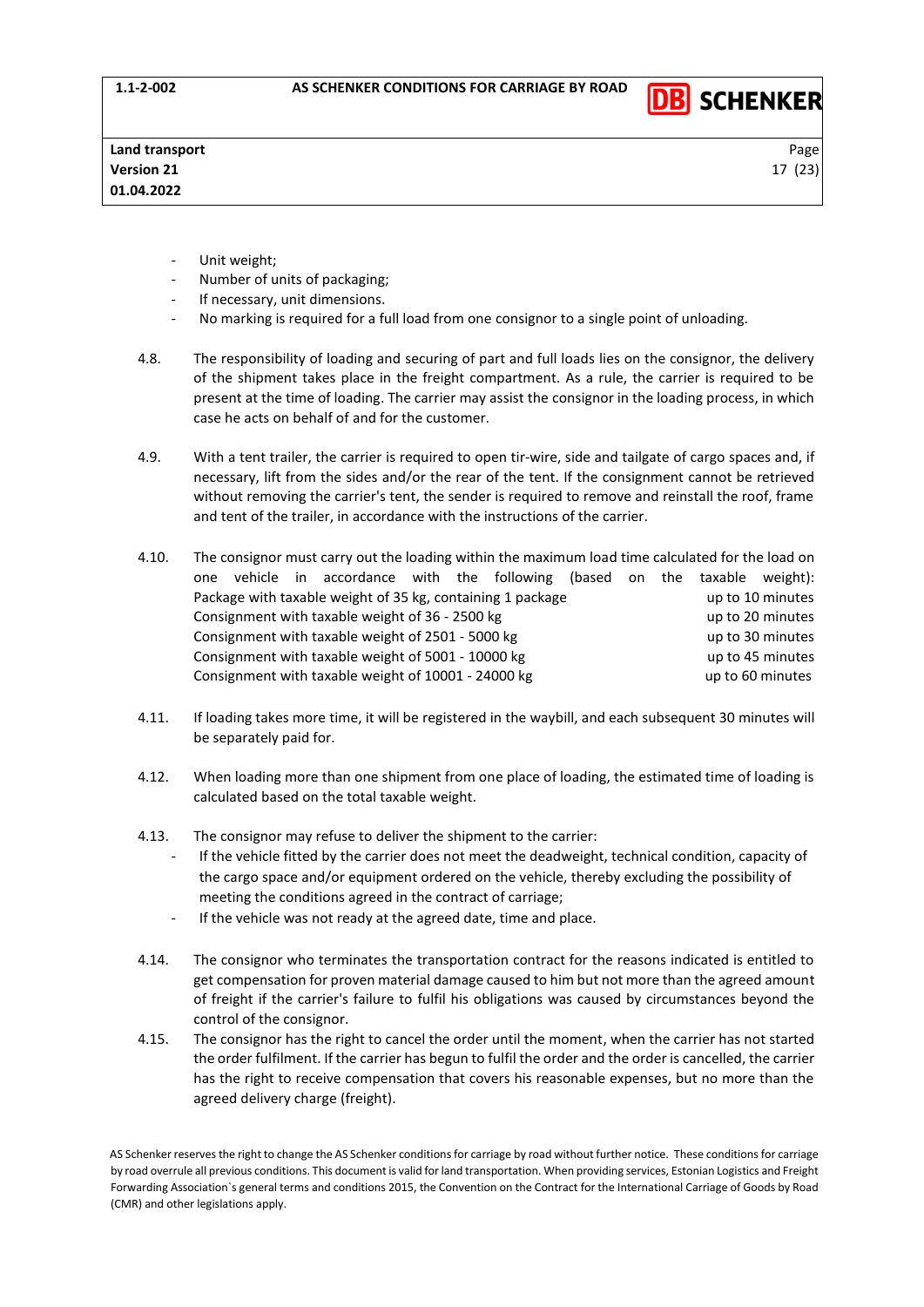

### <span id="page-17-0"></span>**5. LIABILITY AND RIGHTS OF THE CARRIER**

- 5.1. Carrier's liability in the loading process: The carrier checks the external condition of the consignment, the marking, the number of packing units and compares them with the data provided in the waybill. In case it is not possible to verify or the data does not correspond to the one presented in the waybill, the carrier makes a reasoned remark on all copies of the waybill.
- 5.2. The loading of the small package and the small parcel is carried out by the carrier, these consignments are delivered from hand to hand to the ground floor of the building indicated by the consignor.
- 5.3. The loading of a small consignment is carried out by the carrier whenever possible. The carrier is responsible for his activities in the cargo area and on the tail lift. In case the carrier participates in the loading process outside the cargo space, he acts on behalf of the consignor.
- 5.4. The carrier must ensure the presence of load straps according to standard equipment, considering 1 load strap on each pallet row plus the last pallet row 2 load strap. In case the nature of the consignment requires special fasteners or an additional load strap, the consignor is responsible for their presence, by agreement, the carrier may assist in obtaining additional fasteners or an additional load strap.
- 5.5. The carrier has the right to choose the vehicle, cargo space and route to use for the consignment, and transport the consignment, either by direct transport or by using reloadings in terminals.
- 5.6. The carrier may refuse a transport task:
	- If the consignor is not able to deliver the item at the time, place and conditions agreed upon and the carrier's refusal is justified by other tasks which do not allow to postpone receipt of the given consignment or if it is no longer possible to comply with the delivery deadline specified in the contract of carriage;
	- If the consignor does not confirm the comments made by the carrier on the waybill.
- 5.7. The carrier who terminates the contract of carriage for the reasons given is entitled to reimbursement of the expenses incurred but not more than the agreed amount of the carriage if the failure of the carrier was due to circumstances beyond the control of the carrier.
- 5.8. If the consignee refuses to accept the shipment at the place of unloading, the carrier has the right to demand reimbursement of additional expenses incurred by the consignor.
- 5.9. If the sender wishes to re-address the consignment without unloading the truck, this will mean the start of a new transport contract. The carrier has the right to refuse to conclude a new agreement and may require the unloading of the consignment.

AS Schenker reserves the right to change the AS Schenker conditions for carriage by road without further notice. These conditions for carriage by road overrule all previous conditions. This document is valid for land transportation. When providing services, Estonian Logistics and Freight Forwarding Association`s general terms and conditions 2015, the Convention on the Contract for the International Carriage of Goods by Road (CMR) and other legislations apply.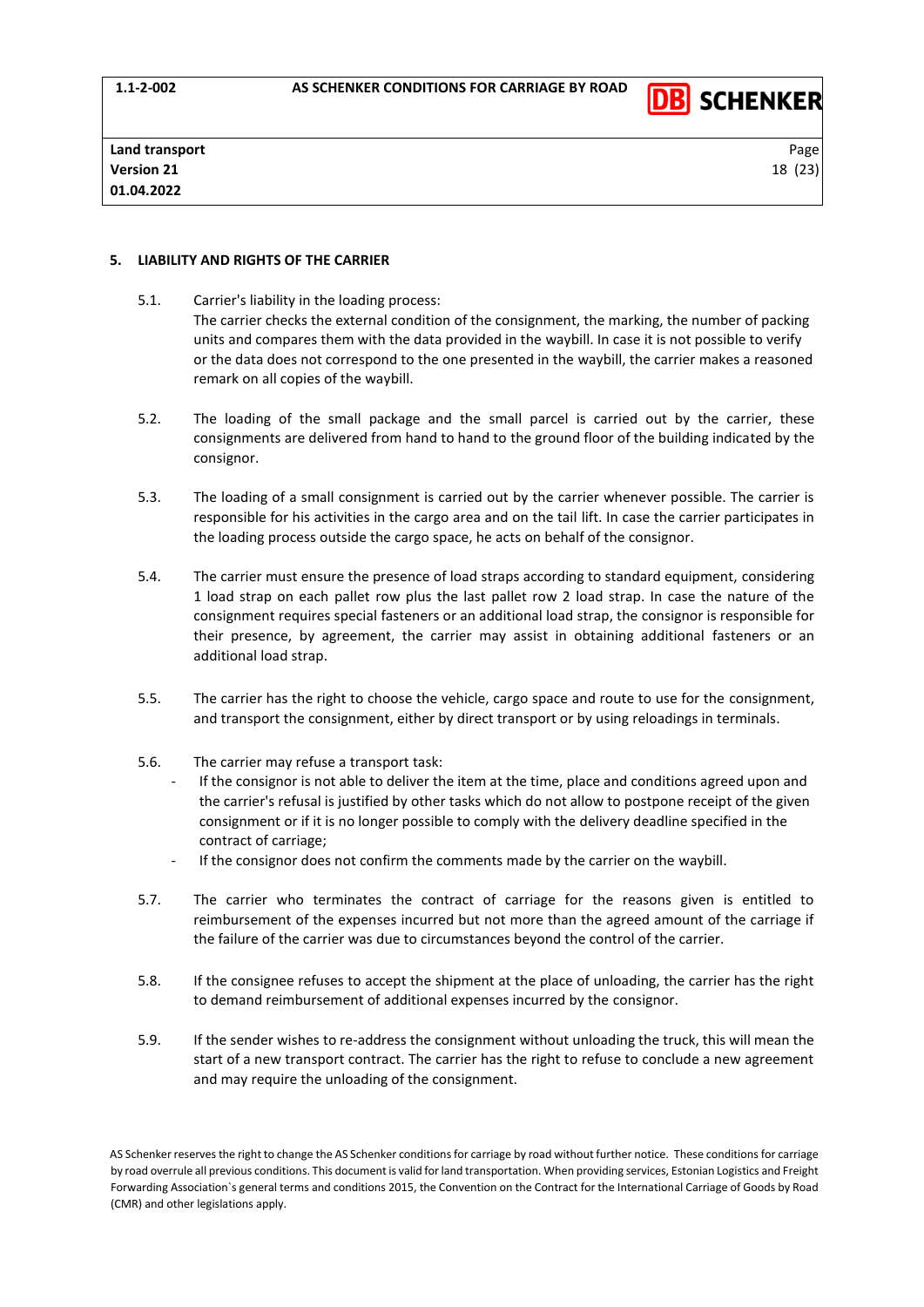

- 5.10. If the carrier notices at any stage of the transport operation that the total weight of the shipment exceeds the total weight declared by the shipper, he is entitled to unload the excess load at the expense and risk of the consignor.
- 5.11. If the total weight of the goods does not exceed the maximum authorized gross weight limits permitted by normative acts, the consignment exceeding the estimated gross weight declared by the consignor in the bill of lading shall be taxed at twice the tariff.
- 5.12. The consignor is obligated to compensate the carrier for all fines and fees collected from the carrier in connection with the incorrect display of the total weight of the consignment by the consignor or any other incorrect information provided on the consignment.
- 5.13. The carrier is entitled to immediately unload and store, collect or destroy the consignment at the expense of the consignor, with the carrier also bearing all costs incurred, in the following cases:
	- If the load process reveals hazardous substances or hazardous waste in the load, of which the carrier was not properly informed before the load was received from the consignor;
	- The consignor has not provided the carrier with the documents required for the carriage of all dangerous goods, including - if the truck or container is transported in a certain part along the sea
	- Also, with the shipping documents required by the shipping companies;
	- Classification, packaging and/or marking of dangerous goods has been found to be inadequate in their transportation with regulatory standards.
- 5.14. The carrier refuses any instructions from the consignor that would result in violations of the rules governing driving time and speed and the driver`s resting time.
- 5.15. The parties have agreed that AS Schenker is entitled to refuse to provide services in whole or in part or to discontinue the provision of the service if the provision of the service in question is wholly or partially prohibited, including, but not limited to, United States, European Union or national law. Also, if the provision of the service is totally or partially prohibited, including, but not limited to, the legislation on the fight against terrorism and the fight against embargo. AS Schenker may exercise this right unannounced and AS Schenker shall not bear any liability towards the client in exercising such rights.

# <span id="page-18-0"></span>**6. PAYING FOR THE TRANSPORT**

- 6.1. Unless otherwise agreed, the services and expenses incurred for the carriage and connected expenses shall be paid by the time of delivery.
- 6.2. The consignor, as the one giving the task for the carrier, is obligated to pay the carriage charge, irrespective of the carriage payment agreement, and other taxes, if the consignee has not redeemed the delivery or has refused to pay the carriage charge or if he is not able to pay for the carriage. The transport costs of the goods that spoil fast or that have very low value need to be paid in advance.

AS Schenker reserves the right to change the AS Schenker conditions for carriage by road without further notice. These conditions for carriage by road overrule all previous conditions. This document is valid for land transportation. When providing services, Estonian Logistics and Freight Forwarding Association`s general terms and conditions 2015, the Convention on the Contract for the International Carriage of Goods by Road (CMR) and other legislations apply.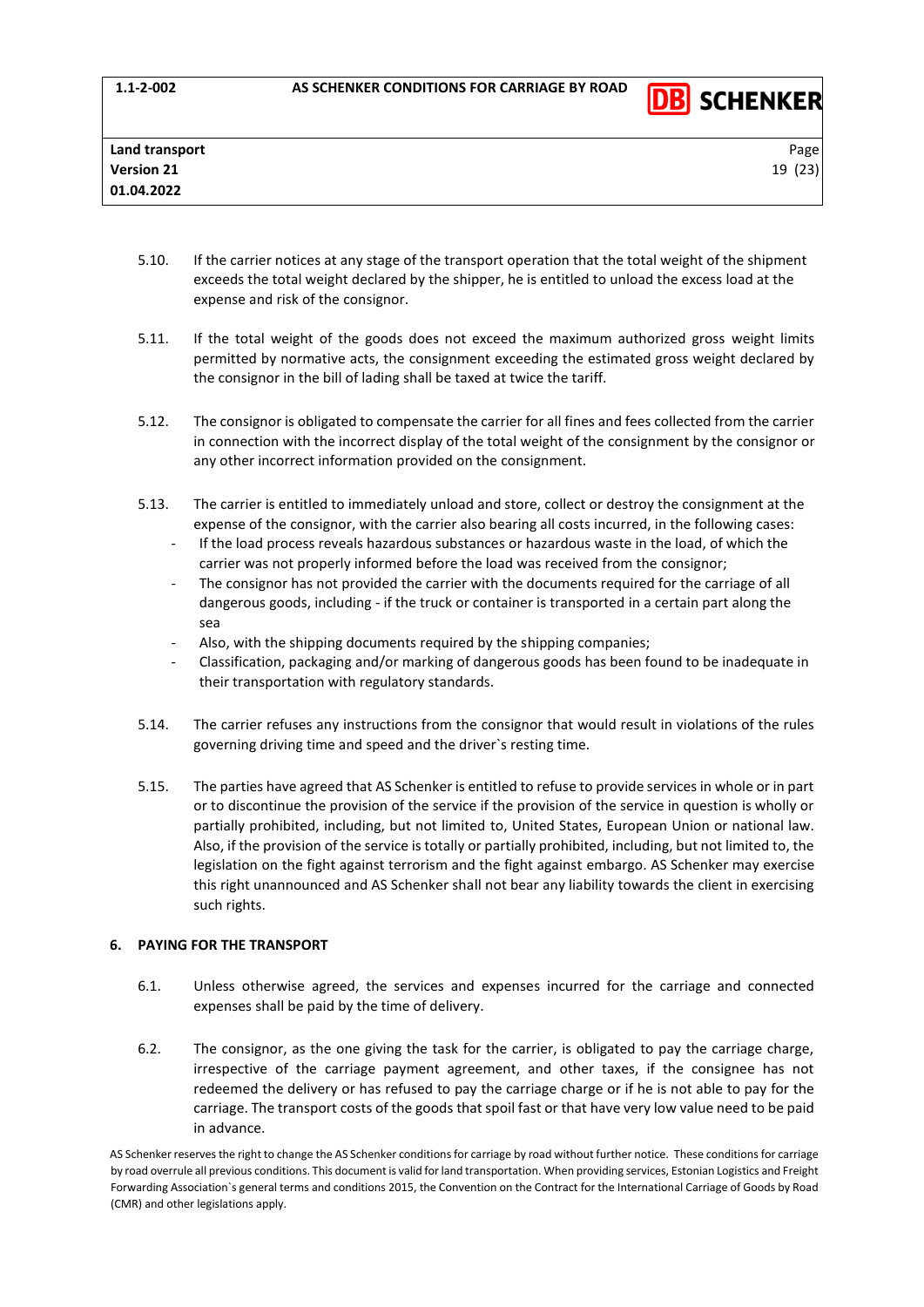

- 6.3. If the work performed by the carrier is interrupted by circumstances beyond the control of the carrier (e.g. strike, work stoppage, etc.), the carrier is entitled to compensation for work and expenses incurred by him.
- 6.4. The freight cost is calculated separately for each consignment according to the taxable weight.
- 6.5. For a consignment which is difficult to load due to their special shape or poor quality of packaging, and which cannot be loaded normally together with other consignments, the freight cost shall be calculated according to the loading meter of the loading space.
- 6.6. Additional fees and other payments:
	- In addition to the actual transportation costs, transport related additional costs will be charged separately according to the current price lists or actual costs (including additional charges for securing costs and returning the signed bill of lading);
	- In the case of carriage of goods containing, in whole or in part, hazardous substances, an additional charge is required;
	- An extra fee is charged for exceeding the loading time;
	- The sending of a written payment notice may be subject to a fee in accordance with the carrier's price list;
	- It is prohibited for the consignor to postpone or not pay even if the consignor has claims against the carrier;
	- All extra fees, due to not paying the charges on time, are borne by the debtor;
	- In the event that the due date has come to an end, the creditor has the right to encumber the movables of the debtor who is in possession of it.

# <span id="page-19-0"></span>**7. COMPLAINTS**

- 7.1. Submissions and claims are based on the provisions of the Law of Obligations Act and the CMR Convention. Claims must be submitted in writing with supporting documents.
- 7.2. The timely filing of pretentsions or a claim does not release the consignor from the timely payment of the invoice.
- 7.3. Claims settlement shall not be allowed without the prior written consent of the Carrier.
- 7.4. Compliance with the requirements is based on the legislation of the Republic of Estonia and international agreements ratified by the Republic of Estonia.

# <span id="page-19-1"></span>**8. LAND TRANSPORT PRICE LIST AND PRICE OFFER CONDITIONS**

8.1. General pricing and pricing conditions At the calculation of price it is proceeded from the weight of the consignment and upon more sizeable consignments from the chargeable weight proceeding from the need of space in the cargo room: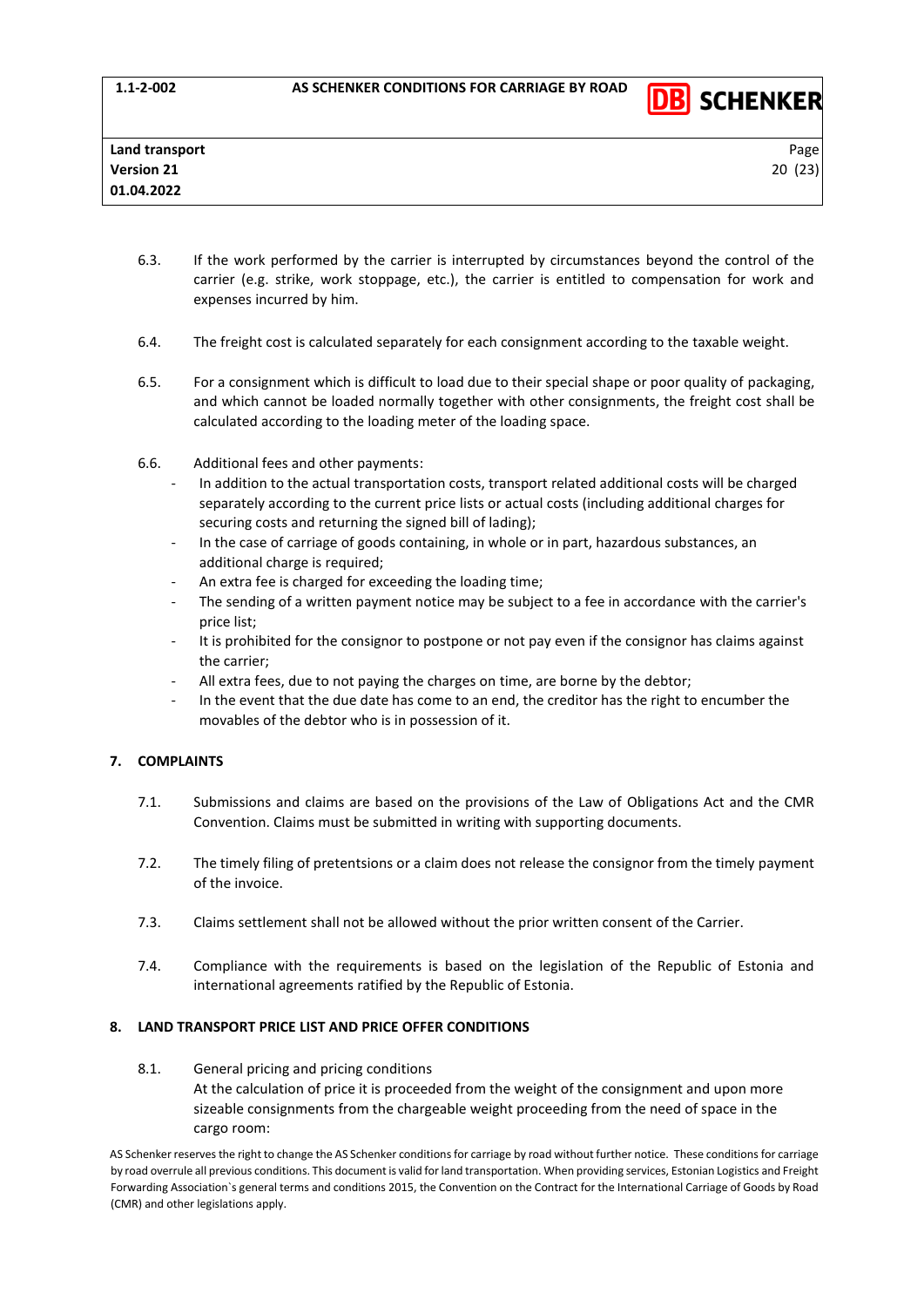

**DB** SCHENKER

- $1 m<sup>3</sup>$  (cbm) = 333 kg;
- 1 Ldm (load meter for freight space) = 1850 kg;
- $-1$  Euro pallet = 0,4 ldm;
- 1 Fin-pallet =  $0.5$  ldm;
- Long goods according to 2.11. and 2.14.
- 8.2. Chargeable weight of the consignment, based on which haulage is calculated, shall always be rounded upwards:
	- Consignment with chargeable weight under 2500 kg with a precision of 1 kg;
	- Consignment with chargeable weight over 2500,01 kg with a precision of 100 kg.
- 8.3. Part load cargo is a consignment the chargeable weight of which is 2500 kg or more and in addition to which there is also room for other consignments in the vehicle. The transport of part load cargo is performed without reloading, unless the traffic, customs technical reasons or delivery terms request otherwise.
- 8.4. The price includes:
	- The procedures and expenses established in the terms of delivery of Incoterms/Combiterms 2000, (AS Schenker interpretation, applicable also for Incoterms®2010) which incur after the delivery of the shipment to AS Schenker, unless it has been prior agreed otherwise by the parties;
	- Depending on the volume of the shipment, loading and unloading time in accordance with 4.10.;
	- Shipments delivery according to schedule with estimated time unless agreed otherwise by the parties;
	- Freight forwarder's and carrier's liability insurance.
- 8.5. The price does not include:
	- The loading and unloading service of the part and full load cargo:
	- Packaging of the consignment;
	- Fastening of the part and full load cargo;
	- Expenses incurred in relation to the transport of dangerous goods (ADR/IMDG);
	- State taxes, duties and fees in country of departure and destination;
	- Also, expenses incurred due to the shipments transfer expenses in customs warehouses, ports and/or airports;
	- Other taxes or official expenses, which have incurred prior to the delivery of the shipment to AS Schenker;
	- Additional services provided in AS Schenker additional pricelist.
- 8.6. Additional services

The providing of the ordered additional services (such as packaging, loading service, storage, monitoring the collecting cash on delivery (CAD/COD), transport with time guarantee, transport of dangerous goods, etc.) shall be agreed separately. Additional services and prices of such services are providedin additional pricelist. AS Schenker has the right to provide additional services in case of need without any prior agreement and charge the Client based on the additional pricelist.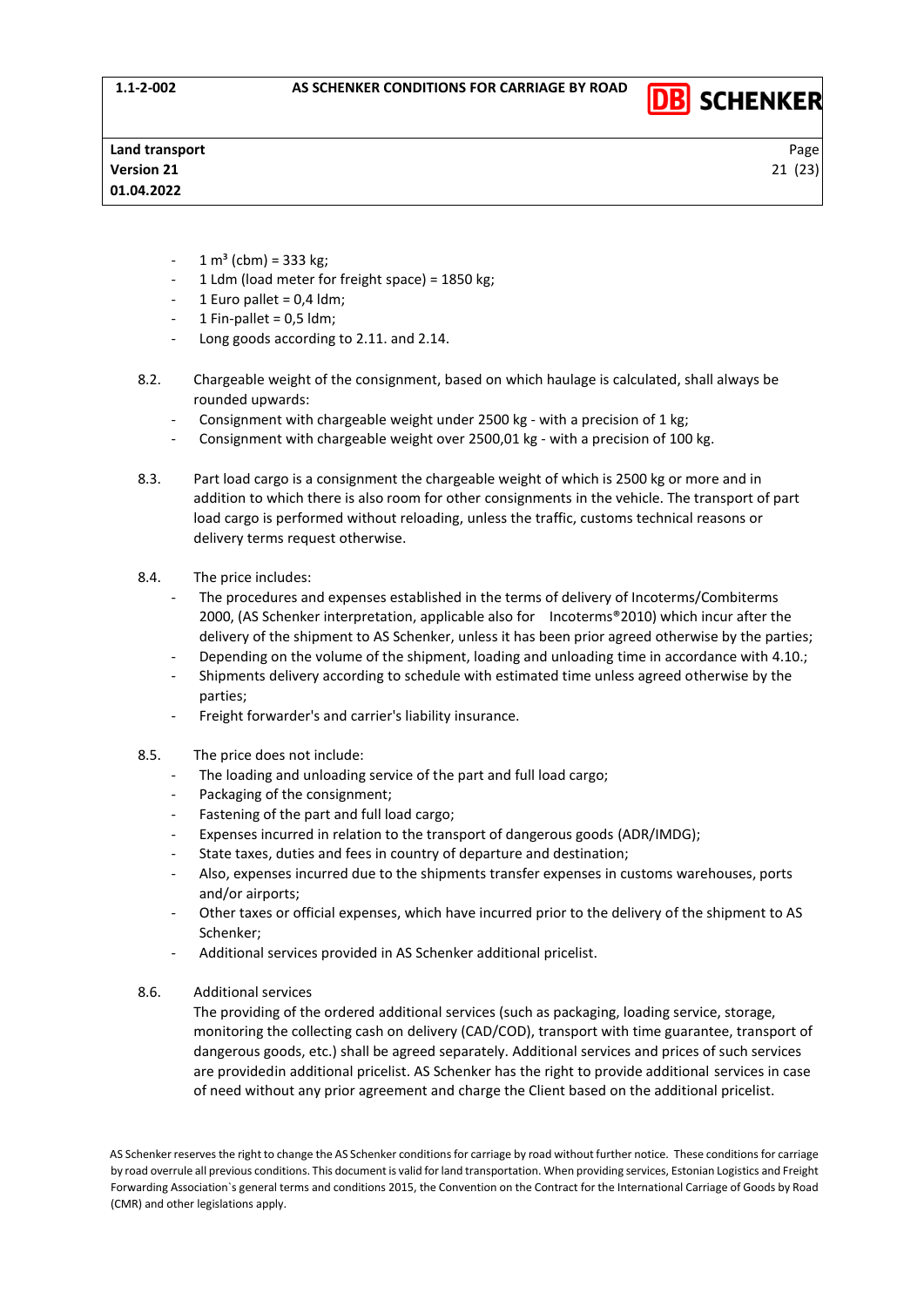

### 8.7. Storage fee

In case the shipment becomes the object to the right of security or delaying the acceptance of the shipment appears, then a storage fee shall be added in accordance with the additional pricelist.

## 8.8. Fuel Surcharge

A fuel surcharge is added to the transport prices according to the tariff provided on the Estonian DB Schenker website [\( Land Transport Fuel Surcharge \(BAF\)](https://www.dbschenker.com/ee-en/products/land-transport/fuel-surcharge) ). The calculation of the fuel surcharge is based on the weekly overview of retail fuel prices published on the website of the European Commission ( [European Comission Weekly Oil Bulletin](https://ec.europa.eu/energy/data-analysis/weekly-oil-bulletin_en?redir=1) -> Prices over time -> 2005 onwards -> EE - > Prices with taxes, per CTR -> Gas oil automobile Automotive gas oil Dieselkraftstoff (I) 1000L ). The change in the fuel surcharge for the following week is calculated once a week, on Fridays. The fuel surcharge is calculated on the date of arrival of the goods to the AS Schenker terminal.

# 8.9. Payment terms

Payment for the services shall be made prior to the delivery/reception of the consignment unless agreed otherwise by parties. If a credit contract has been concluded, payment for the services shall be made in accordance with the contract terms. Payment for the transport of perishable or low value shipments shall be always made prior to the acceptance of the shipment for transportation. The shipment could be the object to the right of security if the invoices for previous services are not paid for, the credit limit has been exceeded.

#### 8.10. Cargo insurance

AS Schenker liability is limited according to the CMR Convention by 8.33 SDR/gross kg. It is possible to order cargo insurance to manage the risks involved. Request for cargo insurance contract can only be done in writing upon making an order.

## 8.11. Termination of contract

If the client chose to default the terms, AS Schenker has the right to terminate the contract unilaterally and claim compensation for expenses. Mentioned does neither limit nor exclude AS Schenker rights based on legislation.

8.12. Changes of the pricelist and offer conditions AS Schenker reserves the right to change conditions unilaterally based on a good reason (foremost major changes in the economic situation) and after the expiry of the pricelist or offer. AS Schenker informs the Client at least 10 days before the changes come into force.

# 8.13. Services for private persons

AS Schenker provides services for the private persons (stated as the recipient or as the consignor) only upon prior written agreement. All relating expenses are paid by the Client on the basis and terms of AS Schenker invoice(s) and regardless of whether the expenses were prior agreed upon or not.